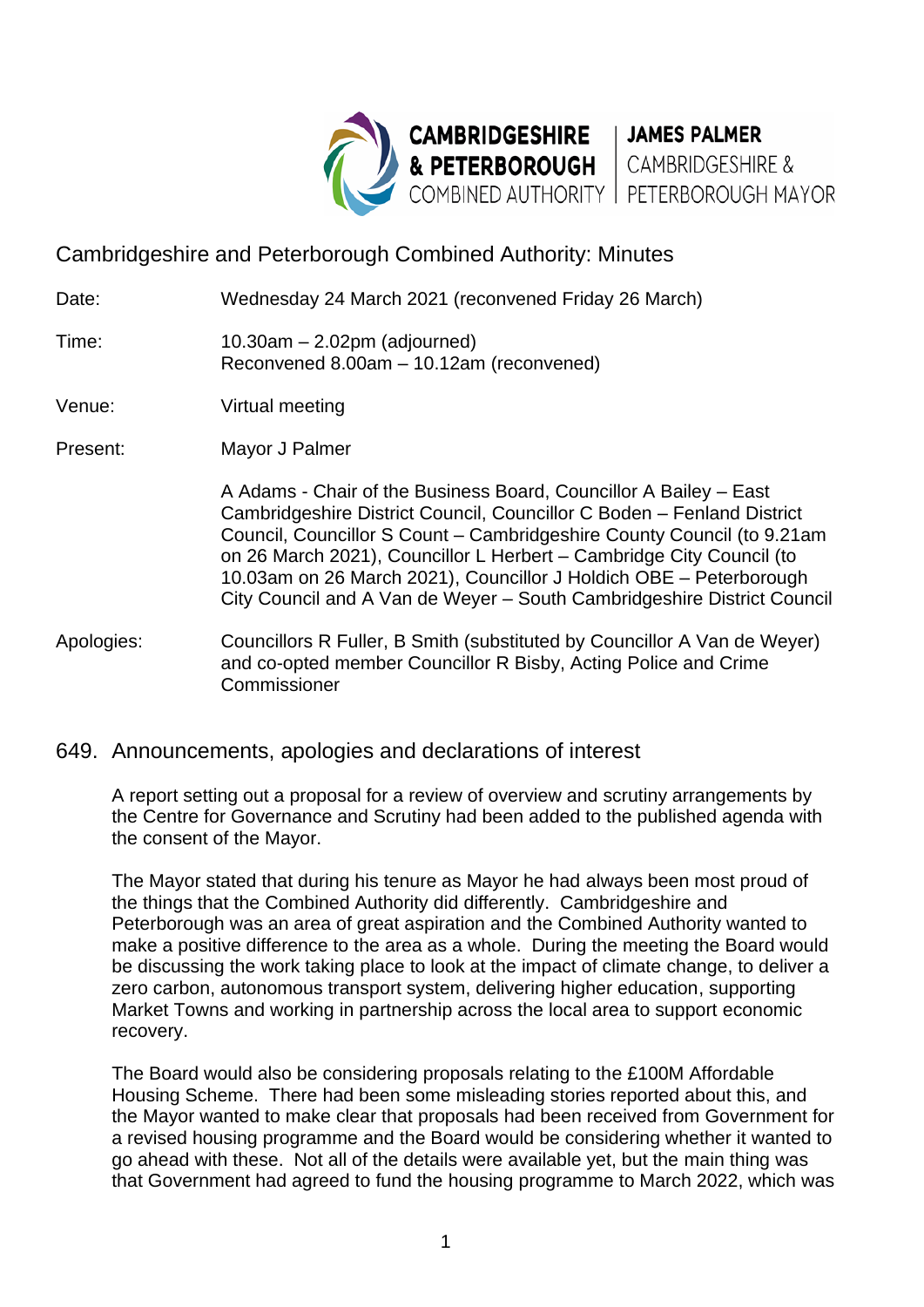what the Combined Authority wanted. There would be additional scrutiny in the final year of the programme, but this was no different to the scrutiny being given to housing programmes in other areas. The Combined Authority Board had agreed that it wanted to try new, innovative solutions to tackle housing need in Cambridgeshire and Peterborough. Government had now advised that the current housing programme could no longer be used for that purpose, but the Minister had offered an assurance that there would be an opportunity to look at more innovative programmes in the future.

Three thought-provoking conceptual designs for the Cambridgeshire Autonomous Metro had now been completed and were available to view on [the CAM website .](https://cam-metro.co.uk/conceptual-designs/) These demonstrated the potential of the CAM to be a platform for sustainable growth and stronger communities across Cambridgeshire and Peterborough. The Mayor expressed his thanks to Dr David Cleevely and the Technology Committee for the invaluable insight they had provided into the CAM's technical development, and to Daniel Ruiz, CEO of Zenzic, the organisation which was driving the United Kingdom forward as a global pioneer in connected and self-driving vehicle technology. The OneCAM team was also beginning the work of developing the network to reach as many communities as possible. It was already looking at extending the CAM network to Ramsey, Peterborough and Chatteris, but was also inviting communities and businesses where there was a demand for more jobs and new homes underpinned by a fast transport system to come forward and make the case for the CAM to come to them.

The Mayor placed on record his thanks to Dr Liz Robin, the Director of Public Health for Cambridgeshire and Peterborough, for her tremendous efforts during the Covid crisis. In an unprecedented situation her contribution had been invaluable, and the Mayor offered Dr Robin his best wishes for her retirement at the end of April. These sentiments were endorsed by the Board.

Apologies for absence were reported as set out above. There were no declarations of interest.

650. Minutes - 27 January 2021

The minutes of the meeting on 27 January 2021 were approved as an accurate record. A copy will be signed by the Mayor when it is practical to do so.

### 651. Petitions

No petitions were received.

652. Public questions

No public questions were received.

653. Forward Plan

The Forward Plan dated 16 March 2021 was approved.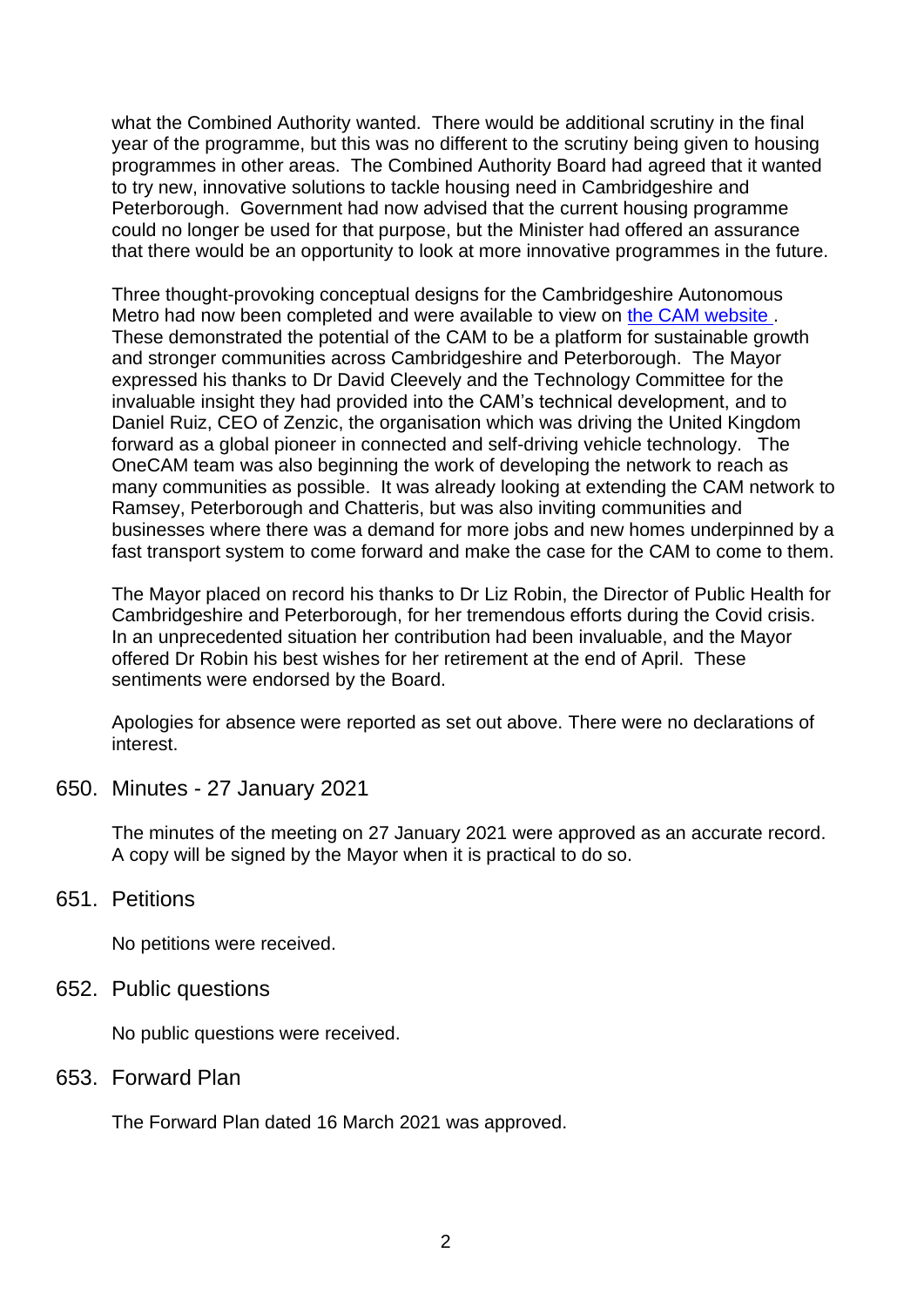## 654. Combined Authority Appointments March 2021

The Monitoring Officer reported that he had exercised his delegated authority in accordance with the Constitution to accept changes to Fenland District Council's representation on the Overview and Scrutiny Committee and Cambridgeshire County Council's representation on the Housing and Communities Committee for the remainder of the municipal year. These changes were being reported to the Board for ratification.

On being proposed by the Mayor, seconded by Councillor Holdich, it was resolved unanimously to:

- a) Ratify the appointment by Fenland District Council of Councillor Alex Miscandlon as one of its members on the Overview and Scrutiny Committee for the remainder of the municipal year 2020/2021.
- b) Ratify the appointment by Fenland District Council of Councillor Susan Wallwark as one of its substitute members on the Overview and Scrutiny Committee for the remainder of the municipal year 2020/2021.
- c) Ratify the appointment by Cambridgeshire County Council of Councillor Mark Goldsack as its member on the Housing and Communities Committee for the remainder of the municipal year 2020/2021.

#### 655. Local Assurance Framework Annual Review

The Mayor stated that he would be moving an additional recommendation to those included in the published papers. This would be to refer the recommendation of the Audit and Governance Committee that there should be a presumption that meetings of the Business Board were carried out in public unless otherwise determined by the Chair to the Business Board for comment and consideration.

The annual review of the Local Assurance Framework had been completed and it had been amended to reflect revisions recommended by the Audit and Governance Committee and the Business Board. The published papers included both a clean copy of the amended document at Appendix 1 and a version containing tracked changes at Appendix 2. The Board was invited to approve the revised draft, to note that a copy had been sent to the Cities and Local Growth Unit (CLGU) for sign off and to delegate authority to the Monitoring Officer in consultation with the Mayor to make any necessary amendments once a response from CLGU was received. The Board's approval was also sought to the appointment of a Lead Member for the Business Board for the Overview and Scrutiny Committee.

The Board's attention was drawn to strong concerns expressed by the Audit and Governance Committee in relation to alignment with Nolan principles with regard to Business Board meetings being held mainly in private. To address this, the Audit and Governance Committee recommended, 'that there should be a presumption that meetings of the Business Board are carried out in public (unless otherwise determined by the Chair)'. It was proposed that this recommendation should be referred to the Business Board for consideration and comment before being brought back to the Combined Authority Board for consideration.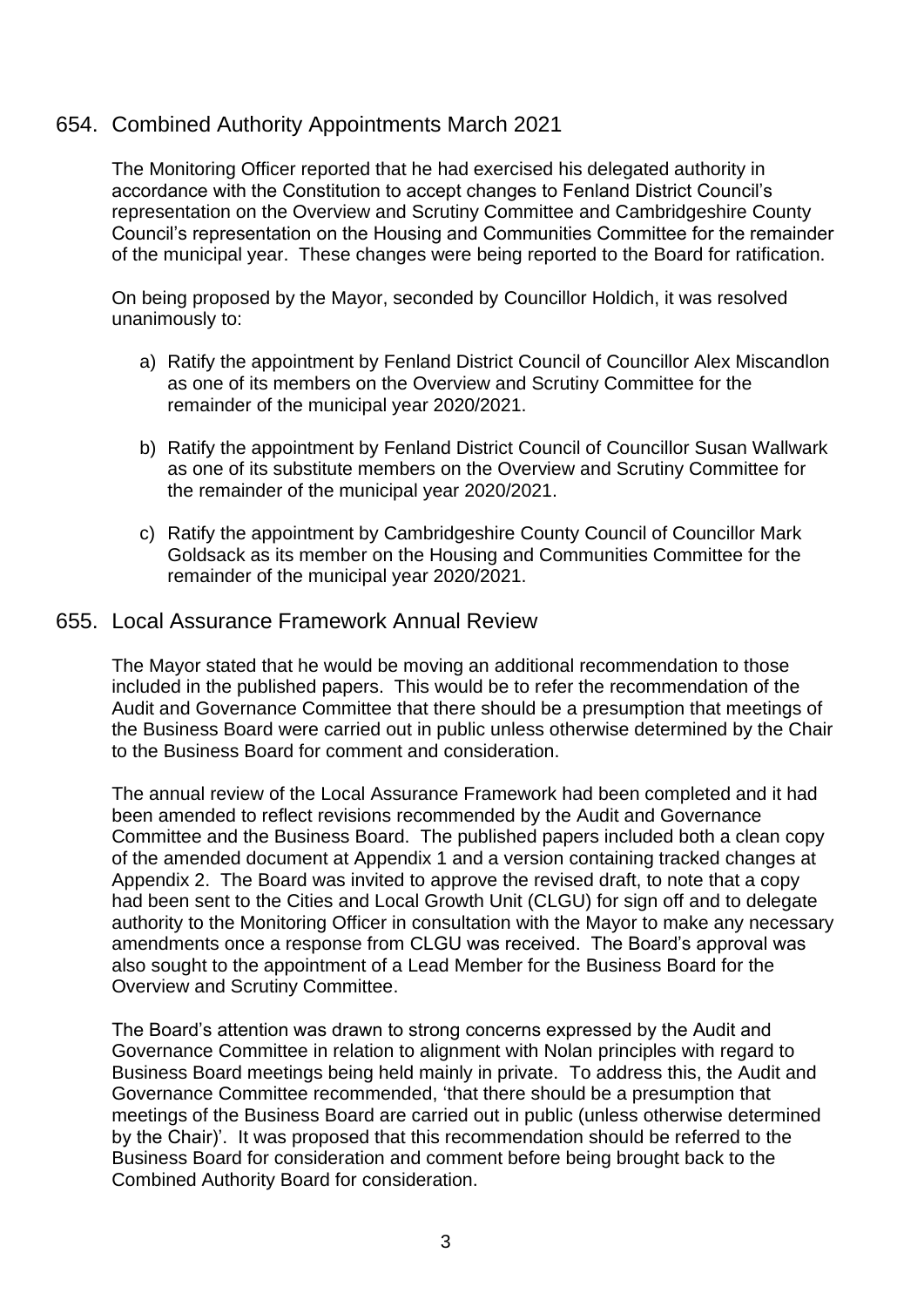Mr Adams confirmed that the Business Board would give proper consideration to the Audit and Governance Committee's recommendation in relation to holding its meetings in public. However, the Business Board's role was to scrutinise investment opportunities and these contained commercially confidential information. Attracting these investment opportunities was based on protecting this confidentiality and he was concerned about the potential impact on projects being brought forward and the Business Board's ability to properly understand them and make recommendations to the Combined Authority Board. The Business Board had unanimously supported the appointment of a Lead Member for the Overview and Scrutiny Committee to attend its meetings and he would want them to provide feedback both the Committee and to himself as chair of the Business Board if they felt that the Business Board was drifting from Nolan principles.

Councillor Boden commented that it was important that there was openness where this was appropriate. In his judgement there were some Business Board matters that could be considered in public such as reports on policy or the Board's effectiveness. However, he accepted the Chair of the Business Board's comment that there were some areas where public discussion could be detrimental to the Business Board's work and as such to the interests of Cambridgeshire and Peterborough. His understanding was that other local enterprise partnerships (LEPs) did not meet in public and he felt that the chair of the Business Board needed the discretion to decide what matters should take place in the public or private domain.

Councillor Bailey commented that she believed that there were good and sound reasons why LEPs did not meet in public. The Business Board had demonstrated a nimble and highly effective response to the pandemic and it would be a matter of great regret if it should become politicised. The Business Board's unanimous support for the appointment of a Lead Member from the Overview and Scrutiny Committee reflected its wish to be open to scrutiny.

On being proposed by the Mayor, seconded by Councillor Holdich, it was resolved unanimously to:

- a) Approve the revised draft of the Assurance Framework and note that a draft has been sent to the Cities and Local Growth Unit (CLGU) for sign off.
- b) Delegate authority to the Monitoring Officer, in consultation with the Mayor, to make further amendments to the draft Assurance Framework following feedback from CLGU.
- c) Approve adoption of the revised draft of the Assurance Framework following sign off from CLGU.
- d) Agree to a Lead Member from the Overview and Scrutiny Committee carrying out the role of shadowing the Business Board and agree the role description for that Lead Member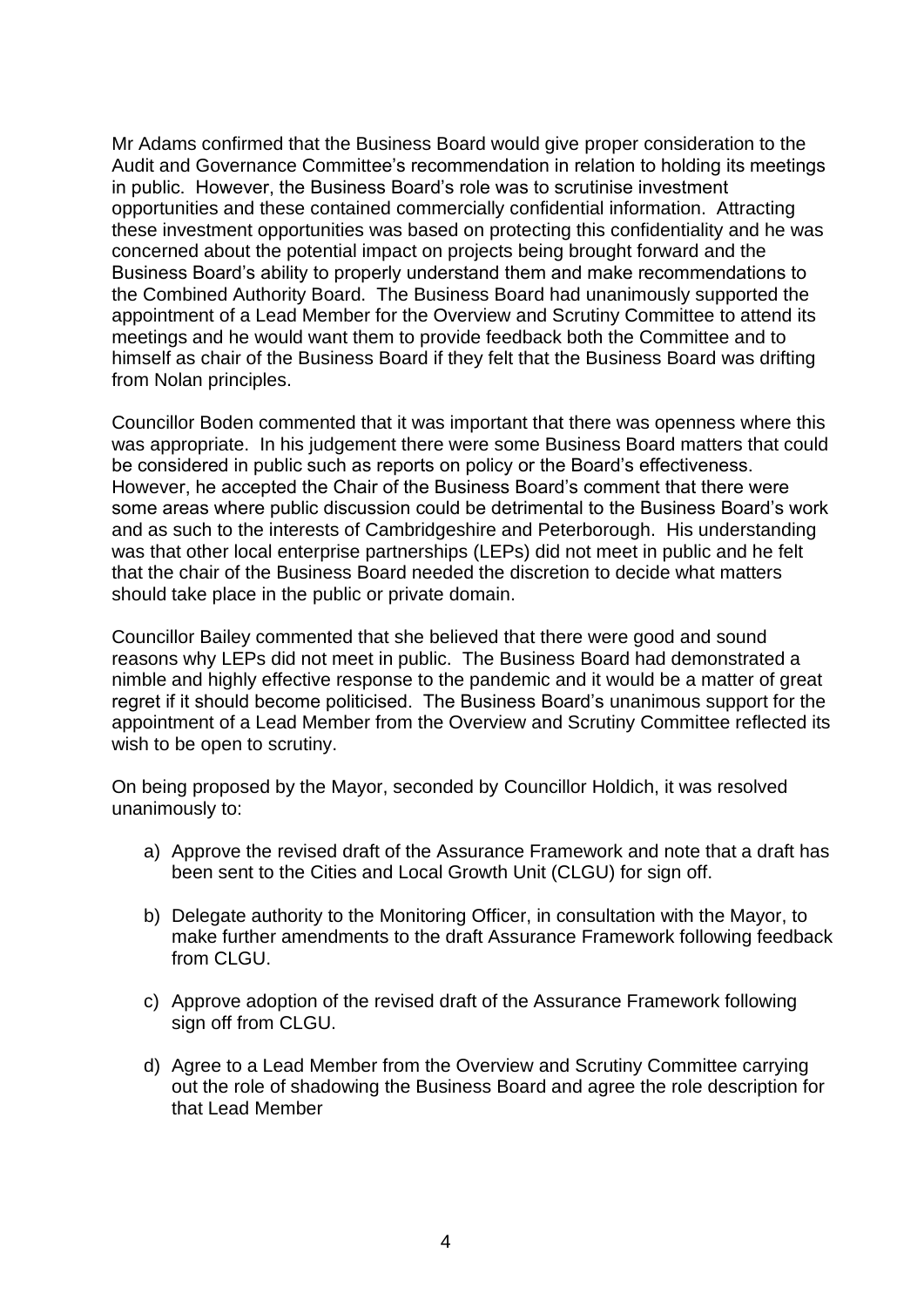- e) Subject to (d) above, note that Councillor Murphy will undertake the role of Lead Member for the Business Board on behalf of the Overview and Scrutiny Committee.
- f) Refer the recommendation of the Audit and Governance Committee, 'that there should be a presumption that meetings of the Business Board are carried out in public (unless otherwise determined by the Chair)', to the Business Board for comment and consideration.

The Mayor stated that the independence of the Business Board and its chair was vital to its success as a conduit to attract new investment into Cambridgeshire and Peterborough. As such, it should not consider itself under any pressure from the Combined Authority Board in reaching a view of the Audit and Governance Committee's recommendation.

## 656. Review of Overview and Scrutiny Arrangements: Centre for Governance and Scrutiny's proposal

In a change to the published agenda, the Mayor exercised his discretion as chair to accept a report on a proposed review of overview and scrutiny arrangements by the Centre for Governance and Scrutiny (CFGS). This was to enable the Board to consider the recommendation in a timely manner as it would not meet again until 2 June 2021 and it was proposed that the review should begin before then.

The Overview and Scrutiny Committee had considered the CFGS review proposal at its meeting on 22 March 2021 and had formally agreed to seek the Board's approval to take this forward. It was considered beneficial for existing members of the Overview and Scrutiny Committee to engage with the review and so it was being brought before the Board for decision today.

Councillor Bailey commented that that she was happy to support the proposal as it had come from the Overview and Scrutiny Committee. However, it would cost around £5000 so she would expect it be a good quality piece of work.

On being proposed by Councillor Count, seconded by Councillor Herbert, it was resolved unanimously to:

Agree that the Centre for Governance and Scrutiny carry out a review of the scrutiny arrangements for the CPCA.

# 657. £100M Affordable Housing Programme

With the consent of the meeting, the Mayor varied the order of business from the published agenda to consider the Housing and Communities Committee recommendations on the £100M Affordable Housing Programme followed by two motions on notice from members of the Board.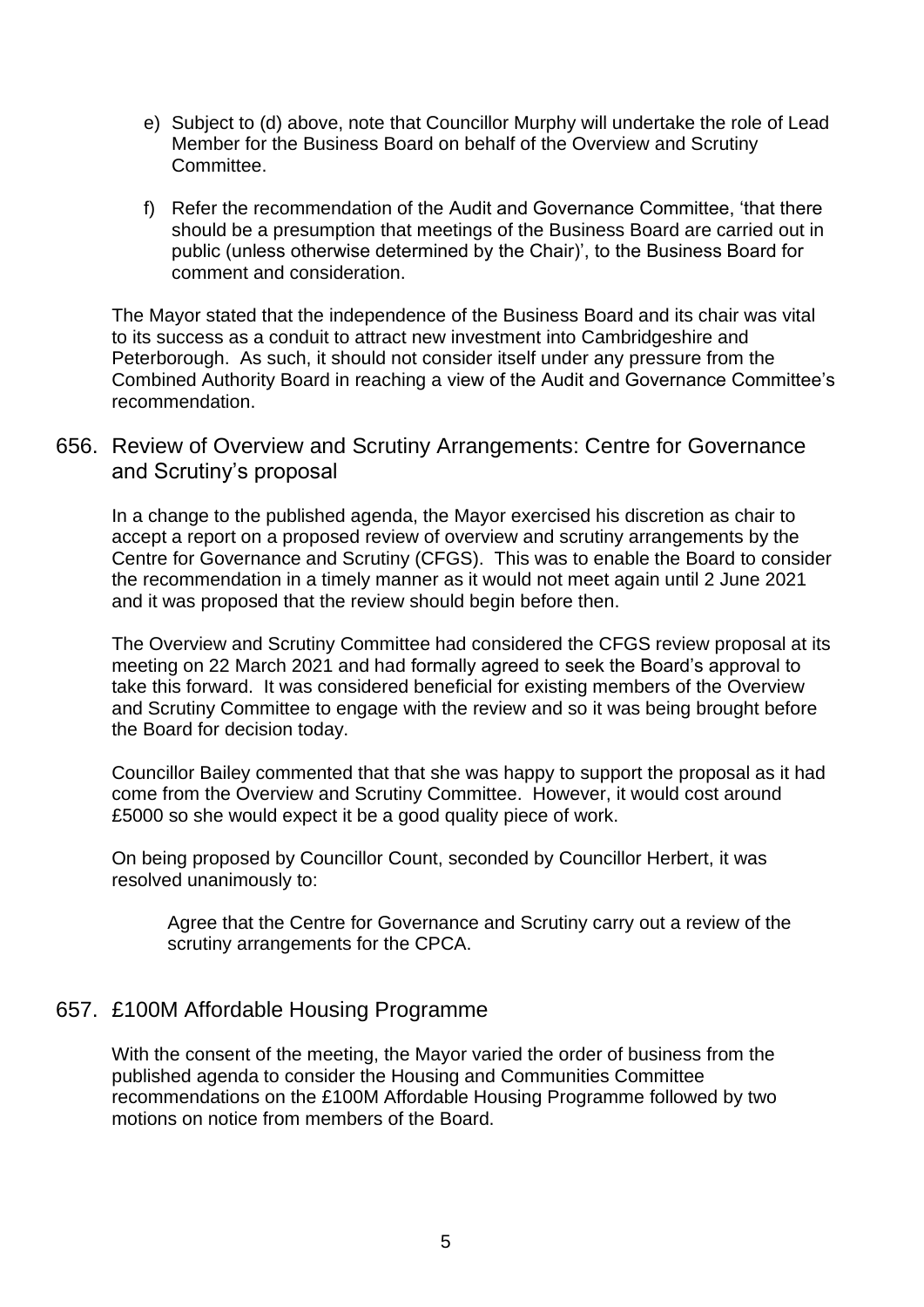The Mayor invited Councillor Dupré, Chair of the Overview and Scrutiny Committee, to share the Committee's questions on this item. A copy of the questions and responses are attached at Appendix 1.

Mr Hill, Chief Executive, stated that the Housing and Communities Committee had discussed the £100M Affordable Housing Programme and specifically the outcome of the review by the Ministry of Housing, Communities and Local Government (MHCLG) at its meeting on 15 March 2021. The MHCLG review had concluded that the scheme in its current form could not be supported, including the ineligibility of 243 units at Northstowe. The Combined Authority would also cease its role in relation to the £70M Cambridge City Council affordable housing programme with immediate effect. MHCLG had made revised proposals to ensure the continued delivery of affordable housing to 2022, subject to a strict monitoring regime of the programme and evidenced claims. The Joint Chief Executives had advised MHCLG of the Housing and Communities Committee's recommendations to the Board and would further advise MHCLG of the Board's decision following this meeting.

Councillor Van de Weyer commented that it appeared clear that Government had taken away the remaining £45M and offered it back on different terms. He believed that the Mayor had received additional information in a separate letter from Luke Hall MP which he had not shared with the Board and he did not understand how the Board could make such a big decision without all of the information. The loan part of the affordable housing programme was at an end and any money coming back would need to be used for grants instead. There was no evidence before the Board that the same principle would not apply to the £100K Homes programme, so that too would come to an end. Councillor Van de Weyer asked for the reasons for MHCLG's decision to take away the £45M funding and for clarification of value for money in this context.

The Mayor stated that the £100K Homes programme had not ended and that funding would be found to deliver on the concept. The Minster had agreed to work with the Combined Authority on innovative schemes. The Government had not taken away £45M. It would be working with the Combined Authority to May 2022 on the delivery of the revised programme proposals if these were agreed by the Board.

Councillor Boden, Lead Member for Housing and Chair of the Housing and Communities Committee, commented that he was happy to commend the proposals to the Board. It was a matter of regret that the affordable housing programme would technically end at the end of March 2021 rather than 2022 and that it had taken MHCLG so long to respond on this. MHCLG had though extended the programme to 31 March 2022 so Ministers still wanted the Combined Authority to deliver on affordable housing. There were conditions attached to this, but it was not unreasonable that the Combined Authority could still get close to or even exceed the total of 2,000 starts on new affordable homes by March 2022, subject to the economic situation.

Councillor Herbert commented that the Nolan principles of openness and transparency had been mentioned earlier in the meeting and he felt that the Board was being denied critical information by the Mayor's decision not to share the second letter he had received from Luke Hall MP. There was no suggestion that the Board had ever been anything less than committed to delivering the 2,000 affordable homes, but this denied the Board the opportunity to make a collective response. Councillor Herbert asked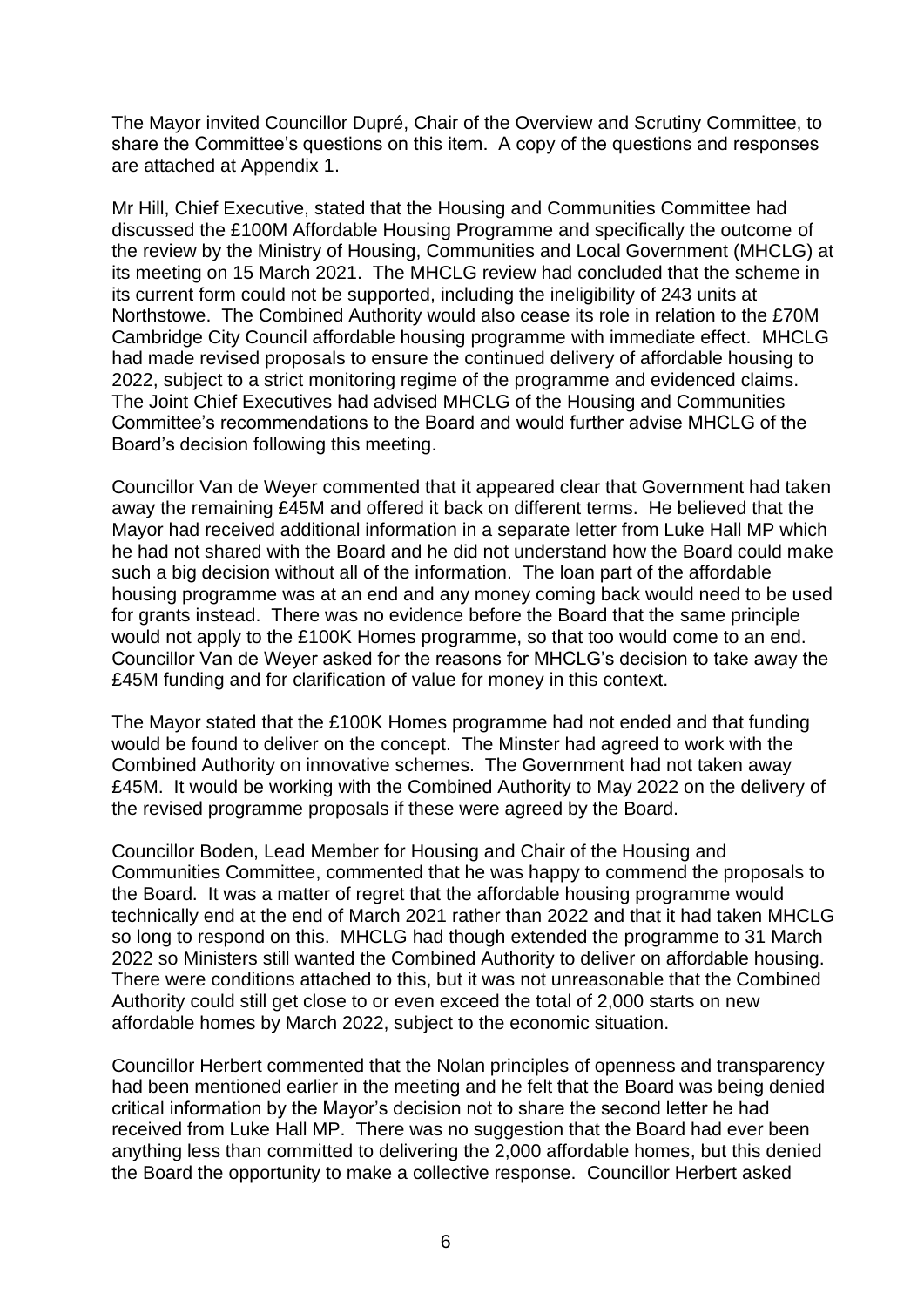whether Government permission had been obtained for the £40M revolving loan fund and commented that £35.5M of loans made through the revolving fund which had delivered 33 affordable homes at an average cost of over £1M per home. He further asked whether the Minster expected houses to be completed by March 2022 or whether this related to starts on site. Councillor Herbert commented that he wanted the Board to work together as a team and for the affordable housing programme to succeed and he criticised the Mayor for the delay in resolving the issues raised by MHCLG and for dividing the Board. He also noted that the report had been introduced by Mr Hill without reference to his role as the chief executive of East Cambridgeshire District Council.

Councillor Bailey commented that she had followed this issue in detail and made representations to MHCLG. She challenged the assertion that the average cost per home delivered through the revolving loan fund was in excess of £1M, commenting that the loan fund delivered affordable housing at no cost to the taxpayer as all loans would be paid back. In her judgement it was a matter of regret that MHCLG had ended the revolving loan scheme and she noted a recent press release issued by MHCLG and Homes England celebrating the Haddenham housing scheme which had been paid for by the revolving fund. The queries raised by officials at MHCLG had taken months to resolve which had led to significant delays impacting on delivery. The Combined Authority had always been clear that it was working towards an end date for the affordable housing programme of March 2022 and this had now been accepted by MHCLG. The question of value for money and cost per unit had only been raised recently as an issue by MHCLG. To date, affordable housing units had been delivered by the Combined Authority at an average cost of £34k per unit while the revised proposals from MHCLG would cap intervention rates at around £45k per unit. Grant funding could be delivered by any local authority organisation, whereas the Combined Authority was seeking to innovate and offer points of difference. This had included the revolving loan fund, the £100k Homes scheme and community land trust schemes. When Minsters fully understood the approach being taken she believed that they would support it.

On being proposed by Councillor Boden, seconded by Councillor Bailey, the Mayor, it was resolved by a majority to:

- a) Approve the revised proposals for the future delivery and completion of the £100m Affordable Housing Programme as outlined in paragraph 3.3 of the revised report to the Housing and Communities Committee on 15 March 2021.
- b) Note the revised arrangements for the operation and completion of the £70m Cambridge City Housing Programme.
- c) Instruct the Chief Executives to inform the MHCLG of the recommendation as agreed and bring forward a report to the Board on the arrangements for the implementation of the revised scheme.

The Mayor stated that the letter which had been leaked to the press told only half the story. When the Housing and Communities Committee had been presented with all of the evidence they had made recommendations to the Board based on facts and not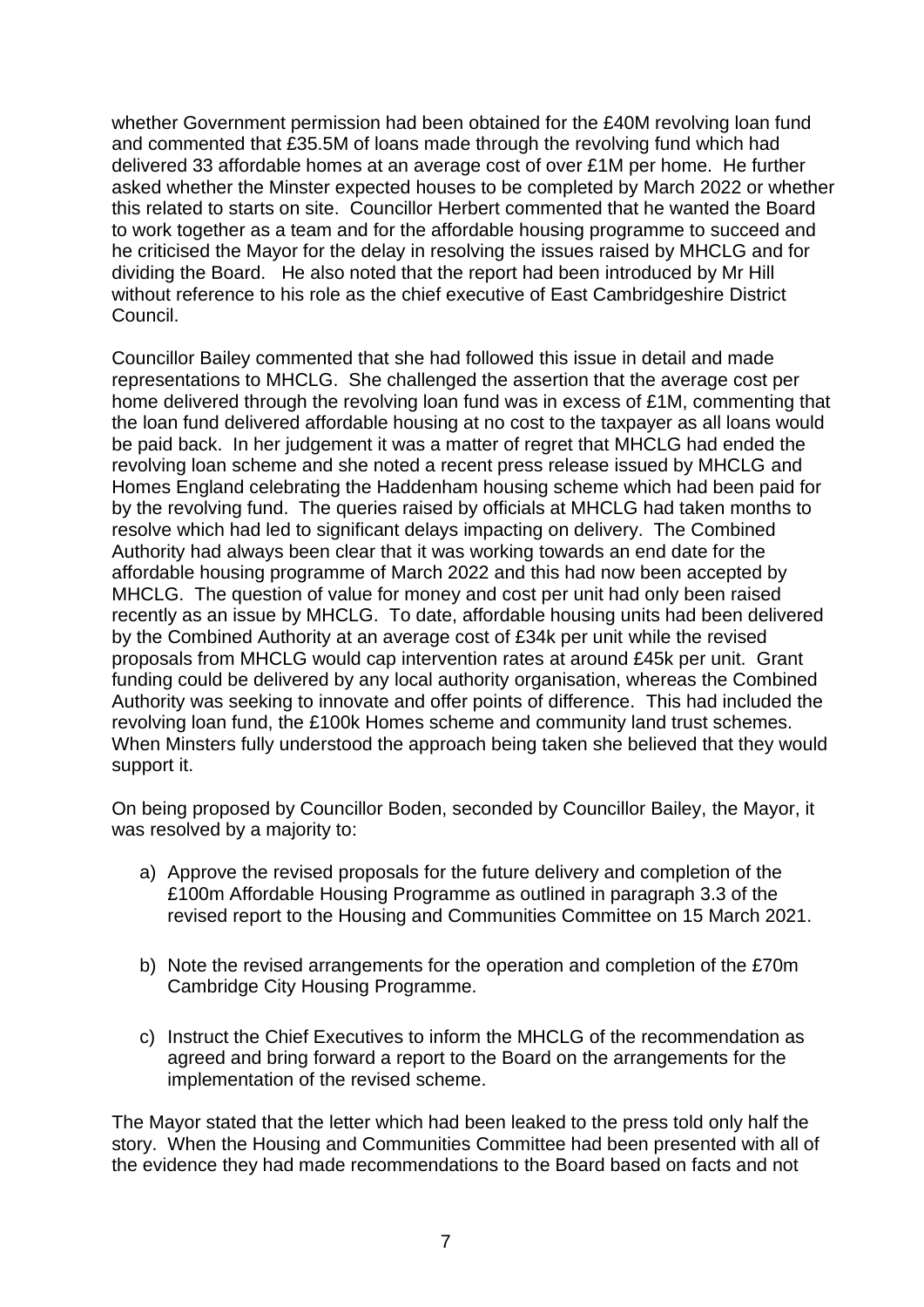hyperbole. Government now accepted that the affordable housing programme was a five year deal, but it had not recognised the delays at the start of the programme caused by legislative delays which had cost around 500 homes. There were around 1500 homes in the pipeline and the hope and expectation was to deliver more, subject to economic conditions. The £40M revolving fund had been invested into Cambridgeshire and Peterborough and had brought forward both market rate and affordable housing. The region enjoyed high rates of employment, but housing costs were also high and national policies had not benefitted residents on low incomes in obtaining housing. The ambition to deliver affordable housing for Cambridgeshire and Peterborough was absolute and he would continue to work with Government on this, but he defended the creation of the £40M revolving fund and expressed frustration that it felt that the goalposts had continually been moved each time the Combined Authority had satisfied the queries being raised.

On a point of order, Councillor Van de Weyer asked why the Mayor had not made these comments during the debate. The Mayor stated that it was generally his practice to speak after the vote in order to preserve his neutrality as chair and to avoid influencing the vote.

### 658. Motion on Notice from Councillor Bridget Smith

With the consent of the meeting, the Mayor varied the order of business from the published agenda to consider a motion on notice from Councillor Bridget Smith as the next item of business. Councillor Smith had sent apologies for the meeting, but the Monitoring Officer had confirmed that it would be in order to take a pragmatic approach and allow her motion to be moved by another Board member. Councillor Van de Weyer had advised the Board that he would be moving the motion.

Councillor Van de Weyer commented that it was clear that the Board did not fully understand what had happened in relation to the £100M Affordable Housing Programme and was not in possession of all of the relevant information. In his judgement, the best thing to do would be to appoint an independent person to carry out an urgent audit of the whole of the £100M Affordable Housing Programme. In response to a question from Councillor Bailey, Councillor Van de Weyer commented that he did not believe that an independent audit should not be too costly to carry out.

Councillor Bailey commented that she disagreed with the proposal. In her view, carrying out an independent audit at unknown cost would deliver the same outcome as the resolution which had been agreed under the previous item (minute 657 refers), but create a delay of several months. All correspondence relating to the £100M Affordable Housing Programme was regularly shared with Board members, with the noted exception of a private letter from Luke Hall MP to the Mayor.

Councillor Boden, Lead Member for Housing and Chair of the Housing and Communities Committee, commented that the motion mentioned the potential loss of £45M, but that Councillor Van de Weyer had acknowledged previously that MHCLG was also offering a further £45M under revised terms. A revised scheme needed to be put into place as soon as possible to secure this further £45M. The chief executives' negotiations would be reported to the Housing and Communities Committee and to the Combined Authority Board as necessary.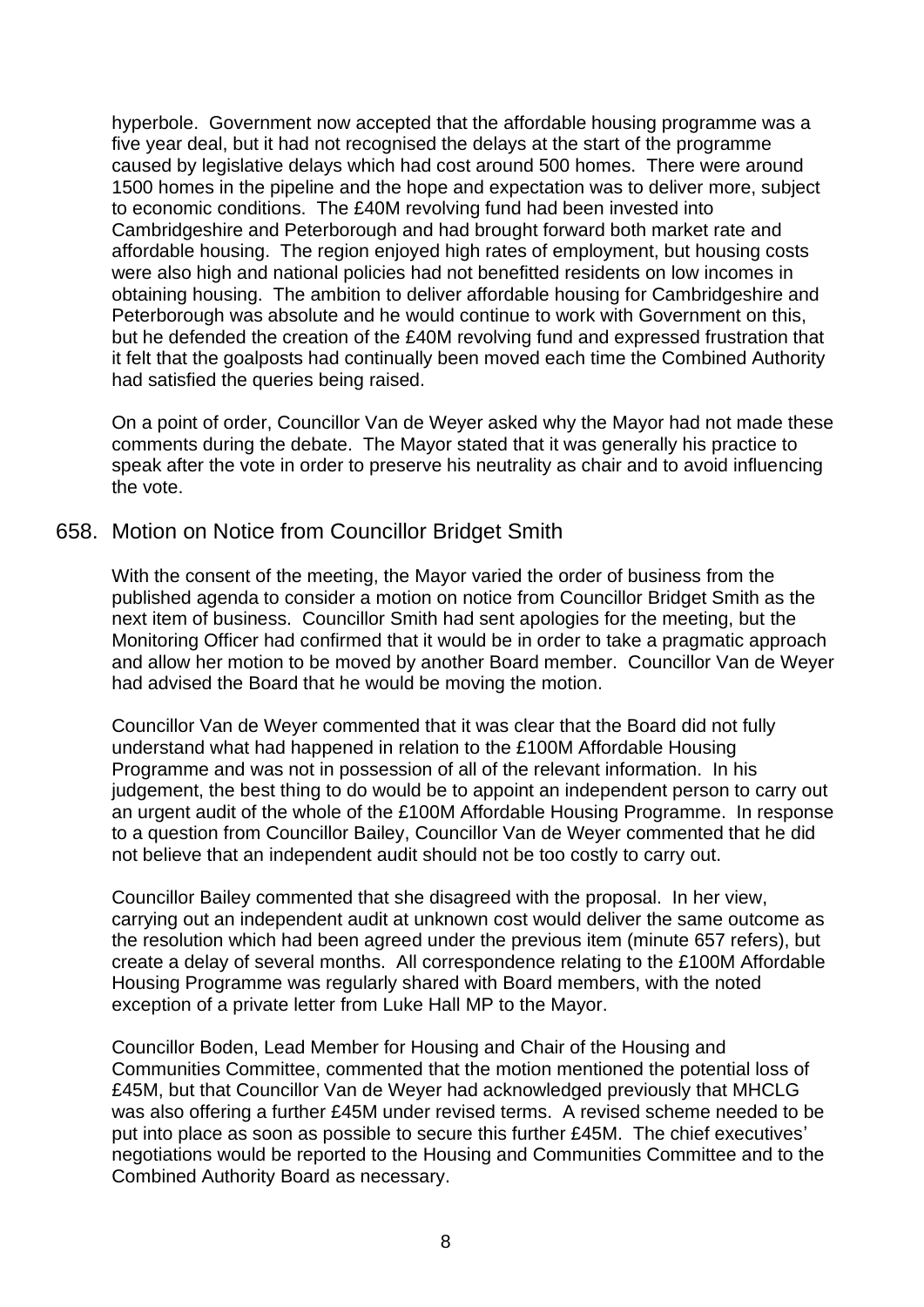Councillor Herbert commented that he did not think carrying out an independent audit would necessarily delay matters. The published letter from Luke Hall MP did not say that the Combined Authority was assured £45M for a revised housing programme and he judged that the Combined Authority needed to build better relationships with civil servants

Summing up, Councillor Van de Weyer stated his belief that there was nothing in the motion that would cause any delay. Government had closed the Combined Authority's Affordable Housing Programme and was offering money on a different basis for a new scheme. In his judgement, it would assist public confidence in the Combined Authority's affordable housing programme to have a better understanding of what had happened.

On being proposed by Councillor Van de Weyer, seconded by Councillor Herbert, the motion was lost.

### 659. Motion on Notice from Councillor Lewis Herbert

With the consent of the meeting, the Mayor varied the order of business from the published agenda to consider a motion on notice from Councillor Herbert as the next item of business.

Councillor Herbert commented that in his view there was public interest in the ending of the £100M Affordable Housing Programme by the Ministry of Housing, Communities and Local Government (MHCLG). The story was complicated, but collectively he believed more could have been achieved with the £100M which the Combined Authority had been assigned. There were large waiting lists for housing across the Combined Authority's area and those people were being let down. He did not have confidence in what would happen next and had heard no reason why the second letter from Luke Hall MP to the Mayor should not be published. Councillor Herbert did not believe that withholding the second letter accorded with the principles of openness.

The Mayor stated that he frequently received letters from Minsters that were not made public. The second letter he had received from Luke Hall MP was private correspondence and as such he would need the Minister's consent for it to be shared. Discussions about this were taking place with officials, but all of the relevant information had already been put before the Housing and Communities Committee and the Board. All housing decisions went through the Housing and Communities Committee and the Mayor was not a member of that committee.

Councillor Van de Weyer commented that he did not accept that a letter from a minister to a mayor constituted private correspondence, so there was no basis on which to withhold it. The Mayor had stated that all of the relevant information had been made available, but there was no way of knowing this to be the case without seeing the second letter from Luke Hall MP.

Councillor Boden, Lead Member for Housing and Chair of the Housing and Communities Committee, commented that he objected to the repeated claim that £45M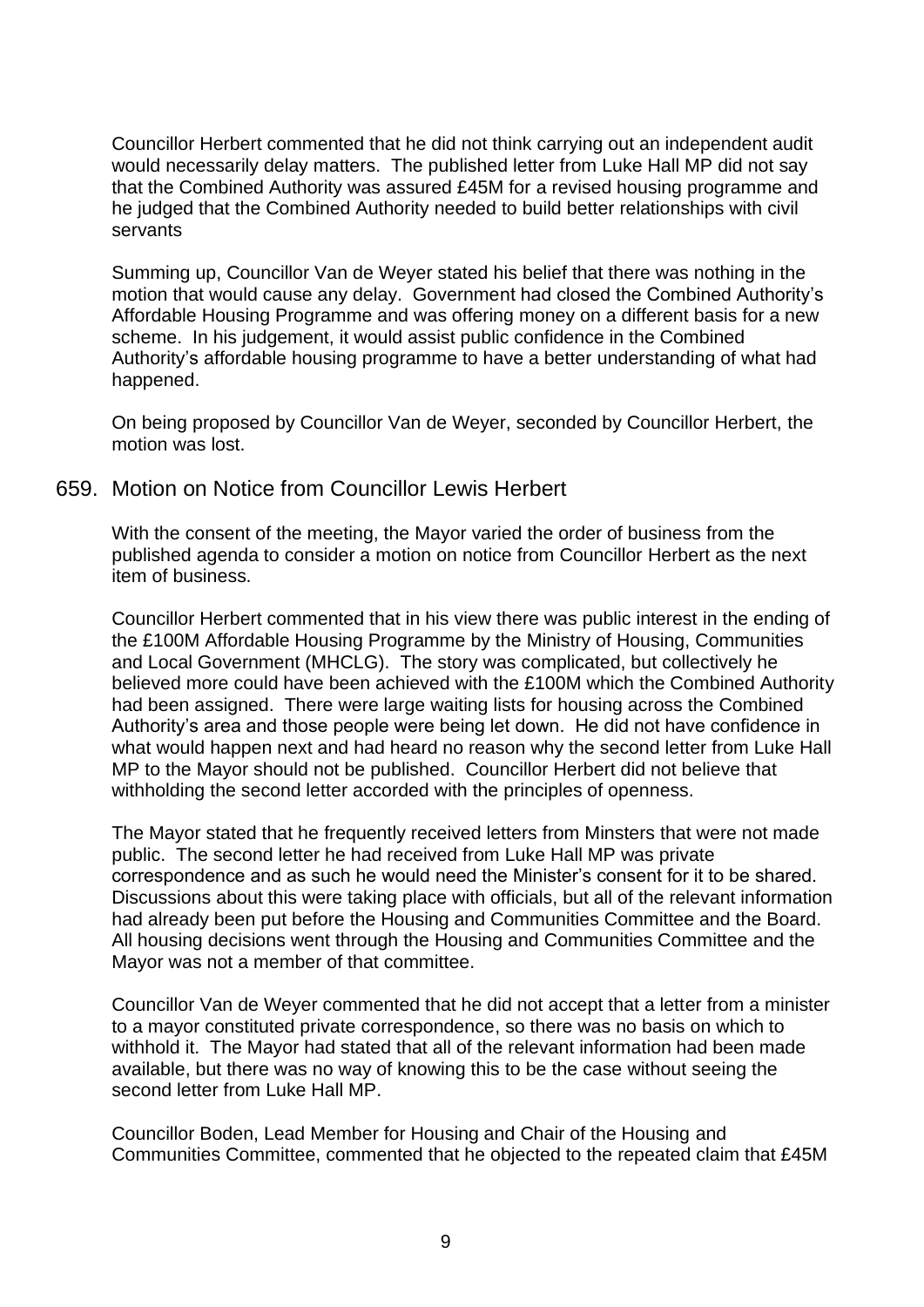had been lost from the Affordable Housing Programme when the same sum was available from Government under revised terms.

Summing up, Councillor Herbert noted that discussions were taking place with officials regarding the release of Luke Hall MP's second letter to the Mayor, which he believed to be a business letter. The Combined Authority had collectively signed up to the £100M Affordable Housing Programme, but it had been changed by the Mayor in 2018. As a Mayoral Combined Authority Councillor Herbert stated his wish for members to work together.

On being proposed by Councillor Herbert, seconded by Councillor Van de Weyer, the motion was lost.

The meeting was adjourned from 12.15 to 12.30pm.

#### 660. CAM Progress Report March 2021

The Mayor invited Councillor Dupré, Chair of the Overview and Scrutiny Committee, to share the Committee's questions on this item. A copy of the questions and responses are attached at Appendix 1.

The report contained an appendix which was exempt from publication under Paragraph 3 of Part 1 of Schedule 12A of the Local Government Act 1972, as amended, in that it would not be in the public interest for this information to be disclosed - information relating to the financial or business affairs of any particular person, including the authority holding that information. The Mayor asked if any member of the Board wished to discuss the exempt appendix. No member expressed the wish to do so.

The CAM Lead Officer reported a productive few months since the last report to the Board. Three innovative CAM design proposals had been submitted and videos were available to view on the [CAM website.](https://cam-metro.co.uk/conceptual-designs/) The intention was to the present the OneCAM Ltd business plan, delivery strategy and funding and finance strategies to the Combined Authority Board in June 2021. The business case funding and finance evaluation of tenders was complete, and the Board was invited to delegate authority to the chief executives to award a framework agreement to the successful tenderers. The identity of the companies would remain commercially confidential until 12 April 2021.

With the approval of the Board, the programme had been set up with the Combined Authority as programme sponsor and One CAM Ltd as the delivery body. The Board's approval was now sought to make three appointments to One CAM Ltd: the chief executive, whose identity was currently exempt from publication due to commercial confidentiality; Timothy Keogh as chief finance officer and Dr Joanna Dally as Director of Strategy and Sponsorship.

Councillor Count asked for more information about Lot 2 (Engineering, Technology and Environment) and how it related to the three CAM concept designs. Officers stated that a normal procurement process would have been carried out without the concept designs. In this case, the design concepts competition has asked three companies to do a fairly short piece of work that could feed into the work the Lot 2 consultant would do to identify the best value for money, most sustainable option. This product would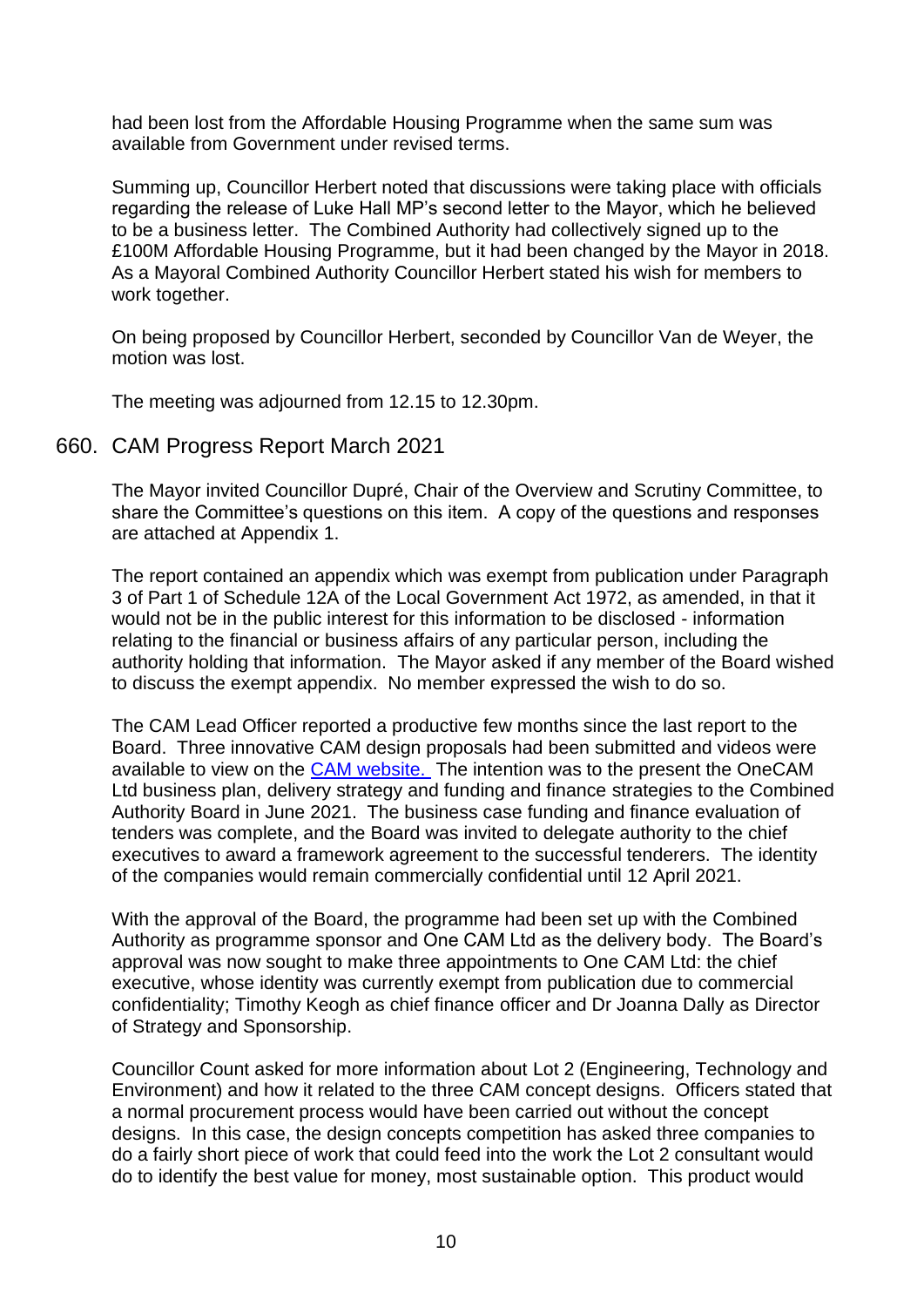form the basis of the technical elements of the business case that would be written by the Lot 3 consultant. Councillor Count further asked for an assurance that Leaders would be consulted either informally or formally before the Lot 2 consultant began work. Ms Sawyer, Chief Executive, stated that a dedicated session or sessions around CAM concept design would be built into the Leaders' strategy programme. The CAM Lead Officer would also start developing the Combined Authority's role as programme sponsor.

Councillor Van de Weyer commented that he would like to see as much information published as possible. At present, the only publicly available information on the three concept designs were the presentations on the CAM website. He commented that there were few references to tunnels and that he would like to know what the specification was and to see a comparison of tunnelled and non-tunnelled options if this had been done. Councillor Van de Weyer commented that the technology needed for autonomous vehicles was not yet available and asked when the outline business case and information on the funding strategy would be provided and why there was no clear timeline. He further asked where information on the regional arms had come from and the relationship with garden villages. South Cambridgeshire District Council was concerned that decisions around the CAM and CAM routes related to other agreements which had already been made. Officers stated that all three concept designs covered both surface and sub-surface options. As autonomous vehicles were not yet an option all three concepts included transitional arrangements permissible by the regulatory authorities. The Combined Authority had the option of taking forward any or all of the ideas contained within the three concept designs which the Lot 2 consultant would draw together. The delivery strategy would bring together all of the previous work on business cases done by the Combined Authority. The programme business case would be a higher level business case that it was intended to produce with the engineered design by spring 2022. From that, a series of outline business cases would be developed for different components of the CAM portfolio. The funding strategy would define how the programme would be funded and financed. It was important to recognise that the design concept competition was not the same as the design of the transport system that would emerge with the business case. There would be a process to examine what was practical, achievable and safe and the business case would speak to this design. The route map was not yet defined.

The Mayor stated that garden villages had been part of the CAM from the beginning and that he had been open about this. There had only been initial discussions around land value capture, but there was nothing new about his view that garden villages were the right way to build.

Councillor Herbert commented that it appeared that the outline business case would not now be produced until 2022 and that it did not look like there would be a CAM before 2030. He asked how much had been spent each year on the CAM Metro since 2017 and how much was funded in the next year. He asked that this should include a breakdown of spend to date and projected spend next year. Councillor Herbert further asked how the governance arrangements would work. Ms Sawyer stated that the breakdown of funding would be provided outside of the meeting. With regards to governance, officers stated that the operating model for OneCAM Ltd was the one recommended by the Treasury for major programmes. The Combined Authority would be the sponsor body and Ms Sawyer would be the sponsor lead. One CAM Ltd was the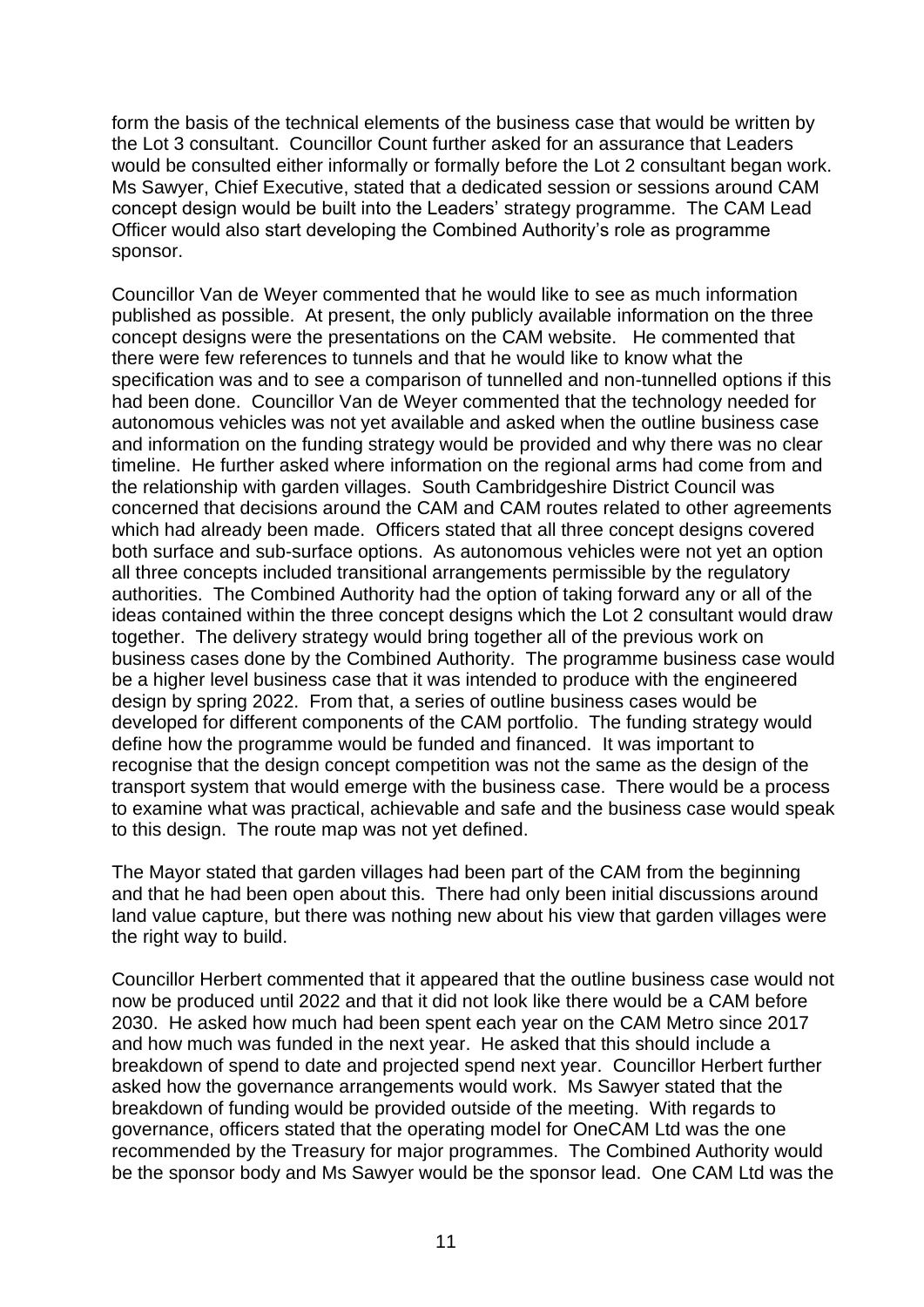delivery body and would have a board headed by Lord Mair and a small executive team lead by its chief executive. There was a clear understanding of Ms Sawyer's role as sponsor lead and the CAM Lead Officer's role, which would be taken over by the chief executive of OneCAM Ltd on their appointment, as the delivery body lead. The sponsor body would monitor the performance of the delivery body. The Chief Finance Officer and Director of Strategy and Sponsorship for One CAM Ltd would formulate the funding and finance a package and develop the business case and would manage the Lot 3 consultant. The CAM Lead Officer stated that One CAM Ltd was the slimmest delivery authority which he had come across at this stage in a project of this scale.

Councillor Bailey commented that there was no doubt that the salaries for the three proposed senior officer appointments at OneCAM Ltd were significant, but it was important to attract individuals with the skills needed to establish a credible delivery body. Officers had done significant research into this and taken external advice and the proposed salaries reflected market rates. She welcomed the calibre of the applicants which the CAM project had attracted.

On being proposed by the Mayor, seconded by Councillor Holdich, it was resolved by a majority to:

- a) Note the outcome of the conceptual design process with the three expert companies developing future public transport designs: Dromos Technologies, Egis Rail UK and Mott MacDonald.
- b) Delegate authority to the Chief Executives to:
	- i. award a framework agreement to the successful tenderers for Lot 2 (Engineering, Technology and Environment) and Lot 3 (Funding & Finance Advisors and Business Case Writing) following the completion of the procurement exercise and authorise the drawdown of budget for Lots 2 and 3 of up to £3.5 million.
	- ii. to approve the call-off of the required task orders under these framework agreements in accordance with the confirmed budget and agreed scope of works/ programme timescales.
	- iii. novate the Framework agreements and Task Orders to One CAM Ltd at the appropriate time.
- c) Approve the appointments of:
	- i. A Chief Executive Officer for One CAM Ltd.
	- ii. Timothy Keogh as Chief Finance Officer for One CAM Ltd.
	- iii. Dr Joanna Dally as Director of Strategy and Sponsorship for One CAM Ltd.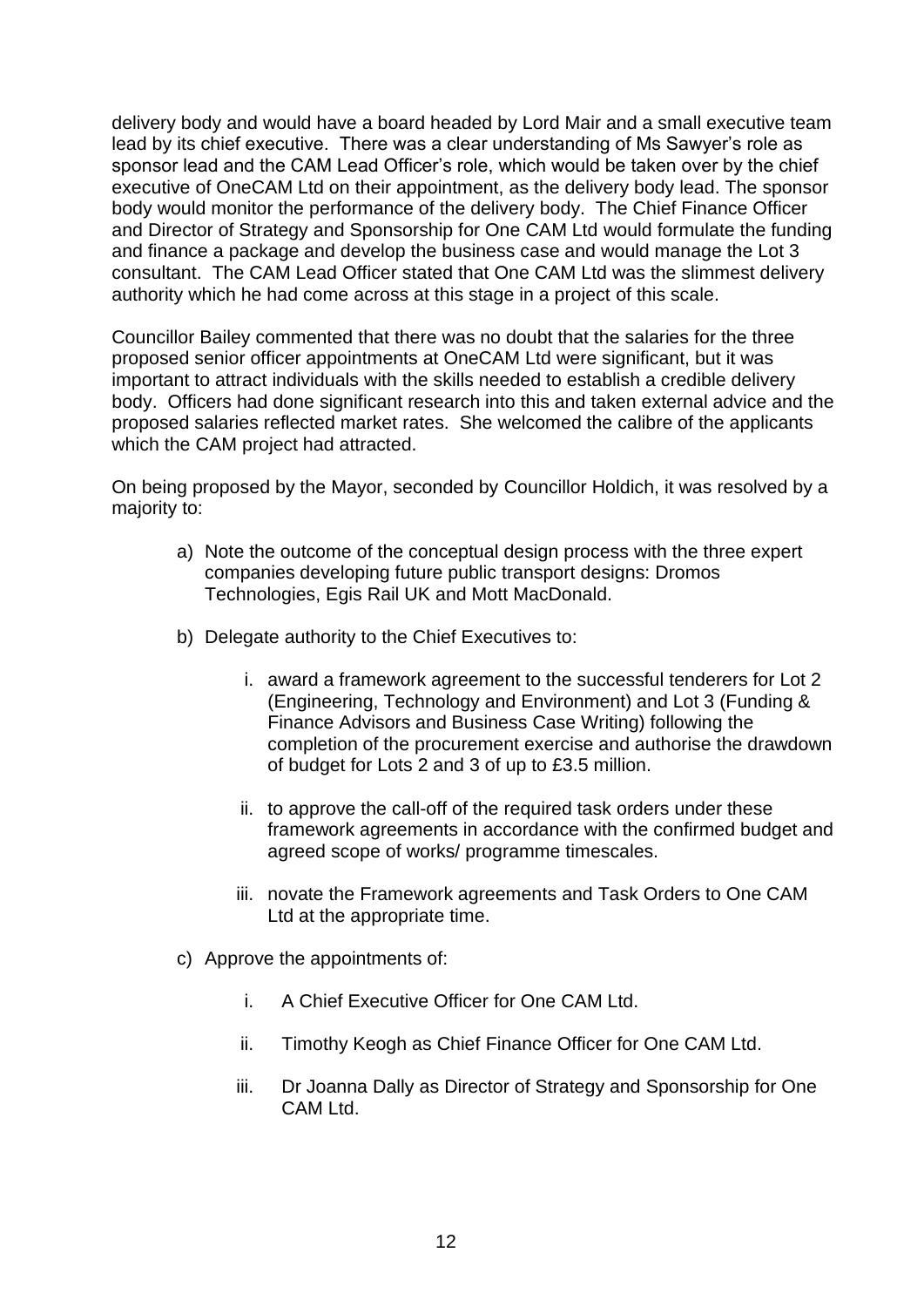d) To approve the equity investment of £2m currently earmarked in the Medium Term Financial Plan to support the running costs of One CAM Ltd during the 2021/22 financial year.

The vote in favour included the votes of at least two thirds of all Members or their substitutes appointed by the Constituent Councils, including the Members appointed by Cambridgeshire County Council and Peterborough City Council, present and voting

On a point of order, Councillor Boden commented that the vote in favour did not in his view include the required two thirds of constituent councils. If so, he suggested that consideration be given to suspending standing orders to allow the vote to be taken again if this was permissible. The Monitoring Officer stated that Huntingdonshire District Council was not represented at the meeting so the vote in favour had included two thirds of the constituent councils whose representatives were present and voting. Having left the meeting briefly to look again at the legislation founding the Combined Authority he confirmed his advice that that constituent council members needed to be present and voting to be included in the voting calculation. On that basis he confirmed that the proposals in the report had been approved. However, the Constitution was not clear on this point and this would be considered as part of its next review.

## 661. Change to the Order of Business

With the consent of the meeting, the Mayor varied the order of business from the published agenda to take those reports with special voting arrangements next as some members needed to leave the meeting at 2.00pm.

# 662. Cambridgeshire and Peterborough Regional Transport Model

The Board was invited to approve the drawdown of £750,000 from the Medium Term Financial Plan for the development of a Regional Transport Model for the Cambridgeshire and Peterborough region. This would replace the current Cambridge Sub Regional Model (CSRM) maintained by Cambridgeshire County Council and the Peterborough Sub Regional Model. The intention was to produce a multi-modal model with key stakeholders and partners to develop and maintain the next iteration of a regional model and the funding would be used to purchase business-critical software.

Councillor Count supported the proposal, commenting that good modelling led to good decision-making.

Councillor Herbert asked for information about the data being collected and timescales. Officers stated that meetings were already taking place with the Department of Transport regarding the collection of data and expectations around procurement.

On being proposed by the Mayor, seconded by Councillor Count, it was resolved unanimously to: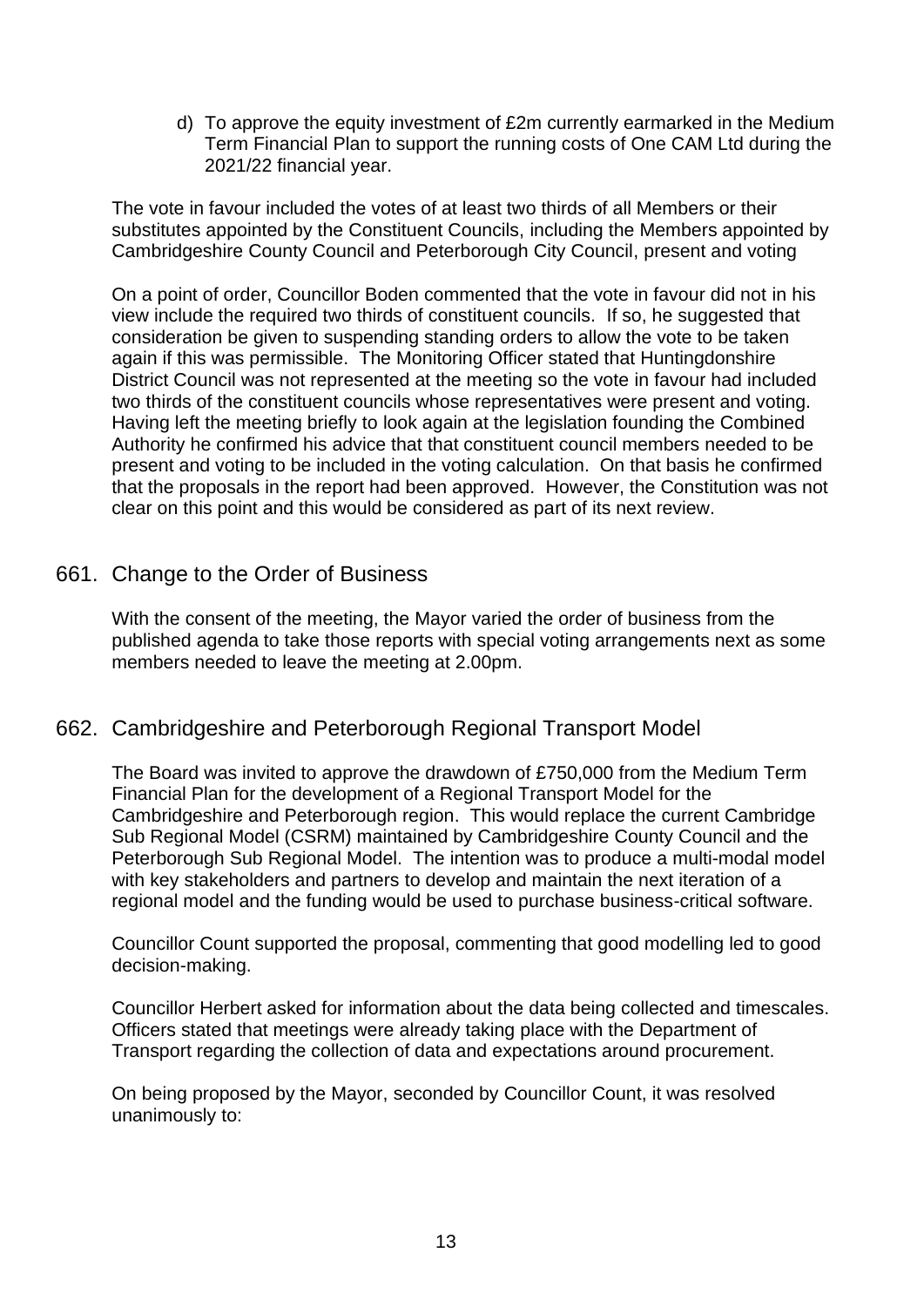Approve the drawdown of £750,000 from the Medium Term Financial Plan for the development of a Regional Transport Model for the Cambridgeshire and Peterborough region.

The vote in favour included at least two thirds of all Members (or their Substitute Members) appointed by the Constituent Councils, including the Members appointed by Cambridgeshire County Council and Peterborough City Council present and voting.

## 663. A605 Stanground – Whittlesey Access Improvement

The Board received an update on the progress of the A605 Stanground to Whittlesey improvements and a request to approve additional capital funding of £220,000 to support the project. The main construction work was underway, but the close proximity of a high pressure gas main meant that there was a projected overspend on cost. The Combined Authority was being recommended to fund this with Peterborough City Council funding contingency costs.

Councillor Holdich expressed his regret at the overspend and commented that the high pressure gas main had only been discovered when work commenced.

Councillor Boden commented that it was clear that the junction required improvement, so he was content to support the proposal as the least bad option. He noted that there was on-going work at Kings Dyke and that it would be important to co-ordinate the two sets of works to minimise disruption.

On being proposed by the Mayor, seconded by Councillor Holdich, it was resolved unanimously to:

Approve additional funding of £220,000 for the A605 Stanground – Whittlesey Access Improvement.

The vote in favour included at least two thirds of all Members (or their Substitute Members) appointed by the Constituent Councils, including the Members appointed by Cambridgeshire County Council and Peterborough City Council present and voting.

# 664. Local Transport Pan and Low Emission Vehicles Strategy

The Board received a report which sought the approval and allocation of £200,000 from the Medium Term Financial Plan revenue budget to carry out a refresh of the Local Transport Plan (LTP) during the 2021/22 financial year and to produce an alternative fuel vehicle strategy. There had been a number of significant changes since the Local Transport Plan (LTP) was published last in January 2020, including a revised national bus strategy, national walking and cycling policy and a focus on environmental issues. The Cambridgeshire and Peterborough Independent Commission on Climate had also published its initial recommendations which would need to be taken into account and there had been a significant impact on transport due to the Covid pandemic. The alternative fuel vehicle strategy had a zero-carbon ambition and it would be timely to develop this alongside the LTP refresh. The proposals were considered at the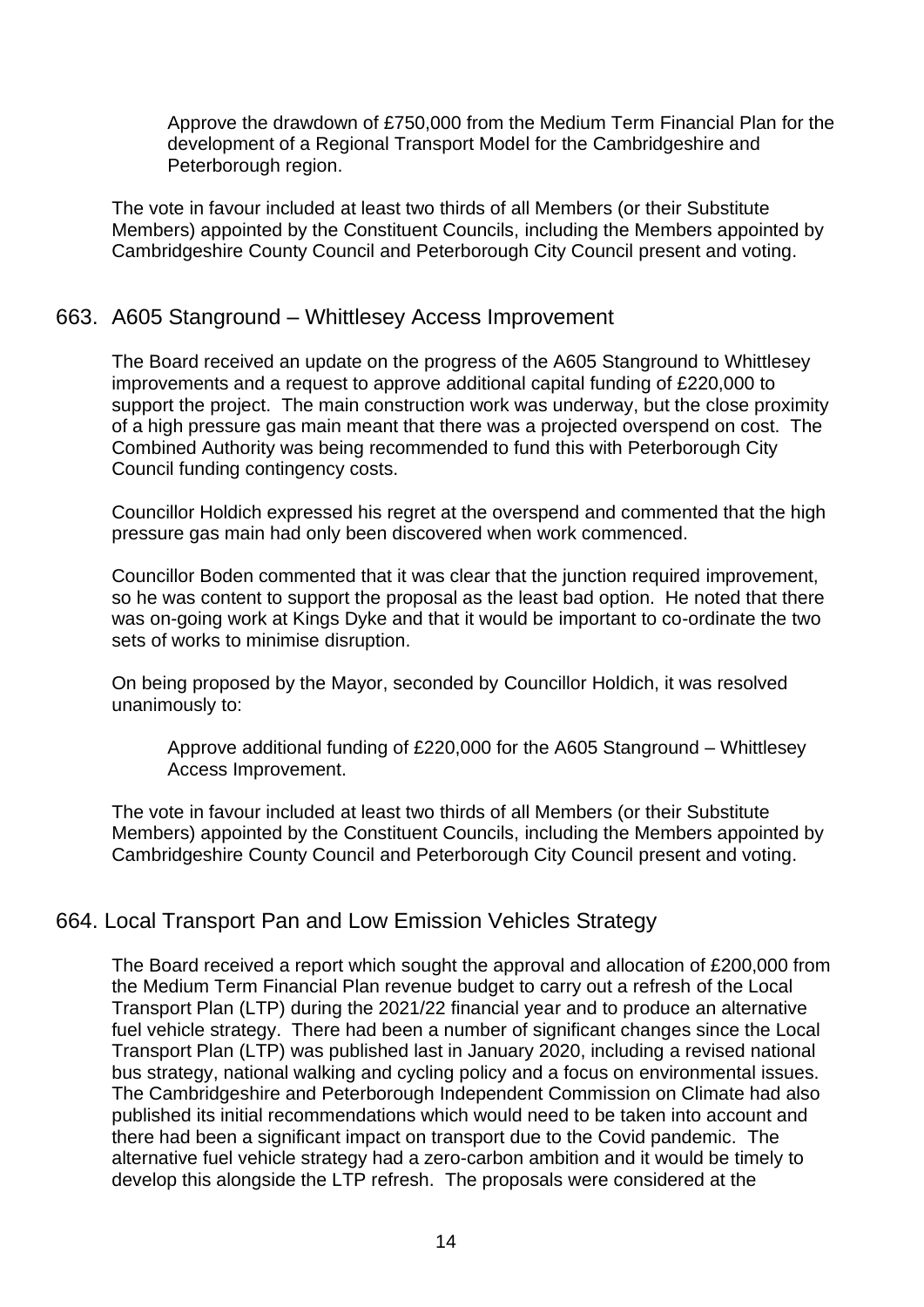Transport and Infrastructure Committee meeting on 10 March 2021 where it was agreed by a majority to recommend the proposals to the Combined Authority Board for approval.

Councillor Herbert asked about links with the OxCam Arc given that had a statutory spatial plan and whether this would be an annual exercise with a further £200k needed in the 2022/23 financial year. He expressed the view that judgements could not be made at present due to the possibly significant changes to transport use arising from the pandemic. Officers acknowledged the uncertainty arising from Covid and stated that a number of scenarios would be explored as understanding of the impact of the pandemic developed. In relation to the OxCam Arc, the Combined Authority was supportive of East West Rail and needed to understand how as the Local Transport Authority to maximise the opportunities presented. There was currently £200k in the budget for the 2021/22 financial year to progress this work and a further £100k in the budget for the 2022/23 financial year, subject to approval.

On being proposed by the Mayor, seconded by Councillor Holdich, it was resolved unanimously to:

Approve and allocate £200,000 from the Medium Term Financial Plan revenue budget for Local Transport Plan development work, in line with the proposals in the report to the Transport and Infrastructure Committee on 10 March 2021.

The vote in favour included at least two thirds of all Members (or their Substitute Members) appointed by the Constituent Councils, including the Members appointed by Cambridgeshire County Council and Peterborough City Council present and voting.

### 665. Fengate Phase 2 University Access

The Board's approval was sought to the drawdown of £160,000 from the Medium-Term Financial Plan to produce Phase One of the Outline Business Case for the Fengate Phase 2 University Access project and to carry forward £120,000 of subject to approval funding into 2021-22 financial year. The Embankment had been identified as an opportunity growth area by Peterborough City Council. Two packages of measures had been identified and modelling of both packages was needed to identify the preferred option. These proposals were considered at the Transport and Infrastructure Committee meeting on 10 March 2021 where it was agreed by a majority to recommend the proposals to the Combined Authority Board for approval.

Councillor Holdich stated that he fully supported the proposals. Councillor Herbert stated that he would be supporting the proposal as it was not possible to create the new university without roads to support it.

On being proposed by the Mayor, seconded by Councillor Holdich, it was resolved by a majority to:

a) Approve the drawdown of £160,000 from the Medium-Term Financial Plan to produce Phase One of the Outline Business Case and to carry forward £120,000 of subject to approval funding into 2021-22 financial year.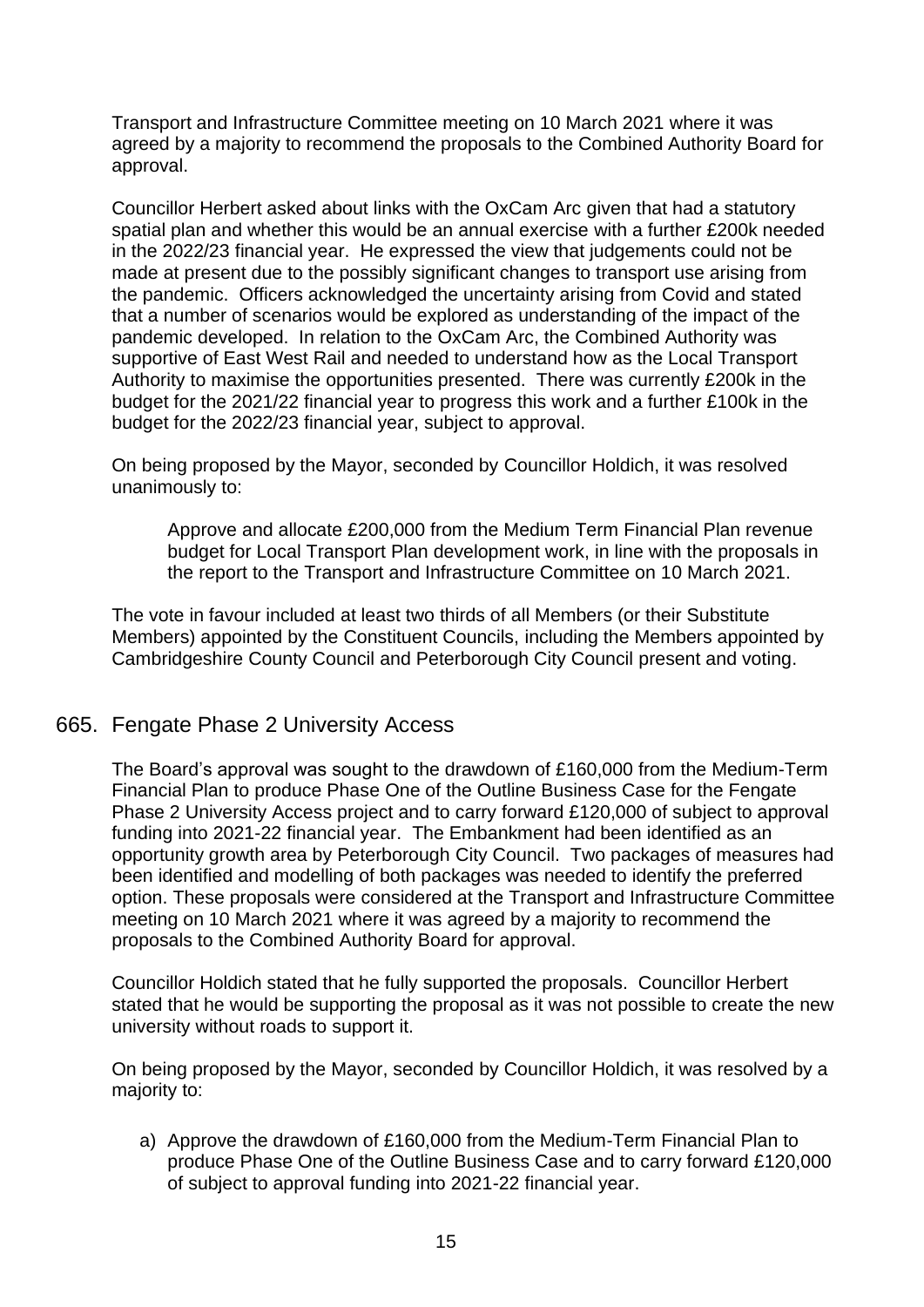b) Authorise the Director of Delivery and Strategy to conclude a Grant Funding Agreement with Peterborough City Council on terms approved by the Chief Legal Officer.

The vote in favour included at least two thirds of all Members (or their Substitute Members) appointed by the Constituent Councils, including the Members appointed by Cambridgeshire County Council and Peterborough City Council present and voting

### 666. A47 Dualling

The Board received an update on the outcome of discussions with Highways England on the A47 Dualling project. The Mayor had met with Baroness Vere, Parliamentary Under-Secretary of State at the Department for Transport, in January 2021 to discuss the A47 as part of the Combined Authority's continuing efforts to secure Government agreement that this project would be taken forward in partnership with Highways England and recognised as a priority for development work. It was confirmed at that meeting that Highways England would undertake a strategic assessment of the A47 between the A16 and Walton Highway to the east of Waterbeach, working in partnership with the Combined Authority. Highways England has since confirmed that it would fund the work, showing a significant commitment to the development of the project. A Highways England project manager had been appointed and work began in February 2020. Engagement with Highways England will continue through monthly project boards. The report was considered at the Transport and Infrastructure Committee meeting on 10 March 2021 where its content was noted.

Councillor Holdich stated that this work was important to the local economy and that it had his support. Councillor Count agreed, describing the project as vital. However, he was uncomfortable without a written commitment to the project from Government and would want to see this obtained.

Councillor Herbert commented that the A47 was a vital piece of transport infrastructure and he that he would like to see how the schemes joined up.

On being proposed by the Mayor, seconded by Councillor Holdich, it was resolved unanimously to note the content of the report to the Transport and Infrastructure Committee on 10 March 2021.

### 667. Wisbech Rail

The Board was invited to approve the drawdown of £300,000 capital funding from the Medium-Term Financial Plan to enable the next steps in the project to progress in 2021/22. Successful engagement with the Department for Transport Office of Rail and Road and Network Rail about the business case and GRIP 3 study for Wisbech Rail had identified a number of opportunities, including a review of the level crossing strategy to include barrier crossings and to consider the re-use of materials from other Network Rail projects. Discussions also explored how best to ensure the link between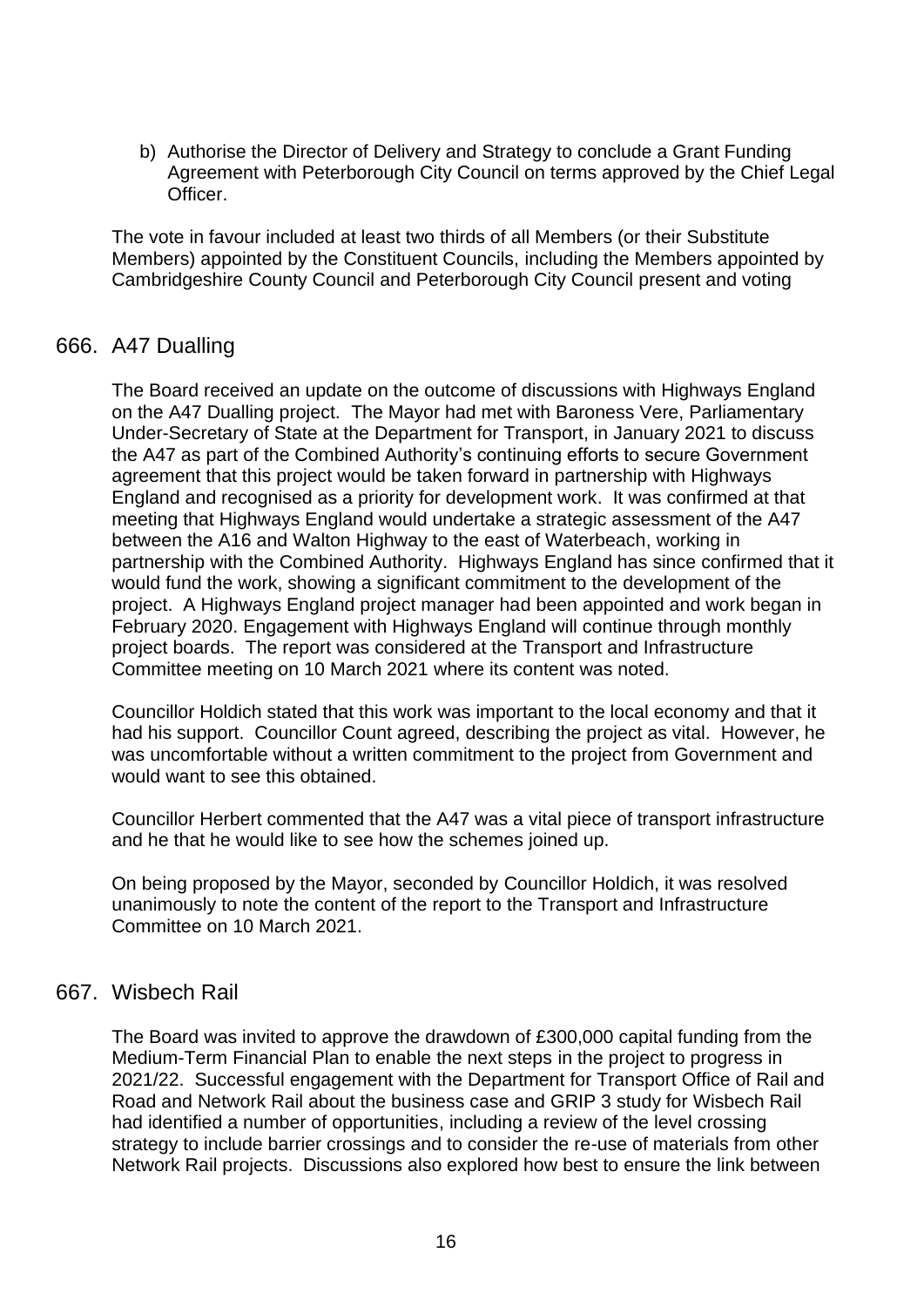Wisbech Rail and the Ely area capacity enhancements which were needed to achieve a two trains per hour direct service to Cambridge. The Mayor had met the Minister of State for Transport on two occasions to discuss these projects and the Minister subsequently confirmed that the Wisbech Rail project would be considered for funding alongside the outputs from the Ely area capacity enhancements outline business case. The Combined Authority had secured Network Rail's agreement to deliver the next phase of the business case development in partnership. This work would look to align Wisbech Rail with the delivery sequence of the Ely area capacity enhancements. It would also include assessing options for the Wisbech to March rail line, including an initial service between Wisbech and March with a view to direct services to Cambridge subject to improvements in capacity being achieved at Ely North junction. These proposals were considered at the Transport and Infrastructure Committee meeting on 10 March 2021 where it was unanimously to recommend the proposal to the Combined Authority Board for approval.

On being proposed by the Mayor, seconded by Councillor Holdich, it was resolved unanimously to:

Approve the drawdown of £300,000 capital funding from the Medium-Term Financial Plan to enable the next steps to progress and be spent in 2021/22.

The vote in favour included at least two thirds of all Members (or their Substitute Members) appointed by the Constituent Councils, including the Members appointed by Cambridgeshire County Council and Peterborough City Council present and voting.

The Mayor offered his thanks to Steve Barclay MP for his help in keeping the project on track.

#### 668. St Ives

The Board was invited to approve the reallocation of revenue budget savings of £137,000 made through the efficient tendering of the A141 strategic outline business case (SOBC) to fund the SOBC associated with St Ives. This left additional capital funding available for other projects in St. Ives. This proposal was considered at the Transport and Infrastructure Committee meeting on 10 March 2021 where it was agreed unanimously to recommend the proposals to the Combined Authority Board for approval.

On being proposed by the Mayor, seconded by Councillor Boden, it was resolved unanimously to:

Approve the reallocation of revenue budget savings of £137,000, made through the efficient tendering of the A141 Strategic Outline Business Case project, to fund the Strategic Outline Business Case associated with St Ives.

The vote in favour included at least two thirds of all Members (or their Substitute Members) appointed by the Constituent Councils, including the Members appointed by Cambridgeshire County Council and Peterborough City Council present and voting.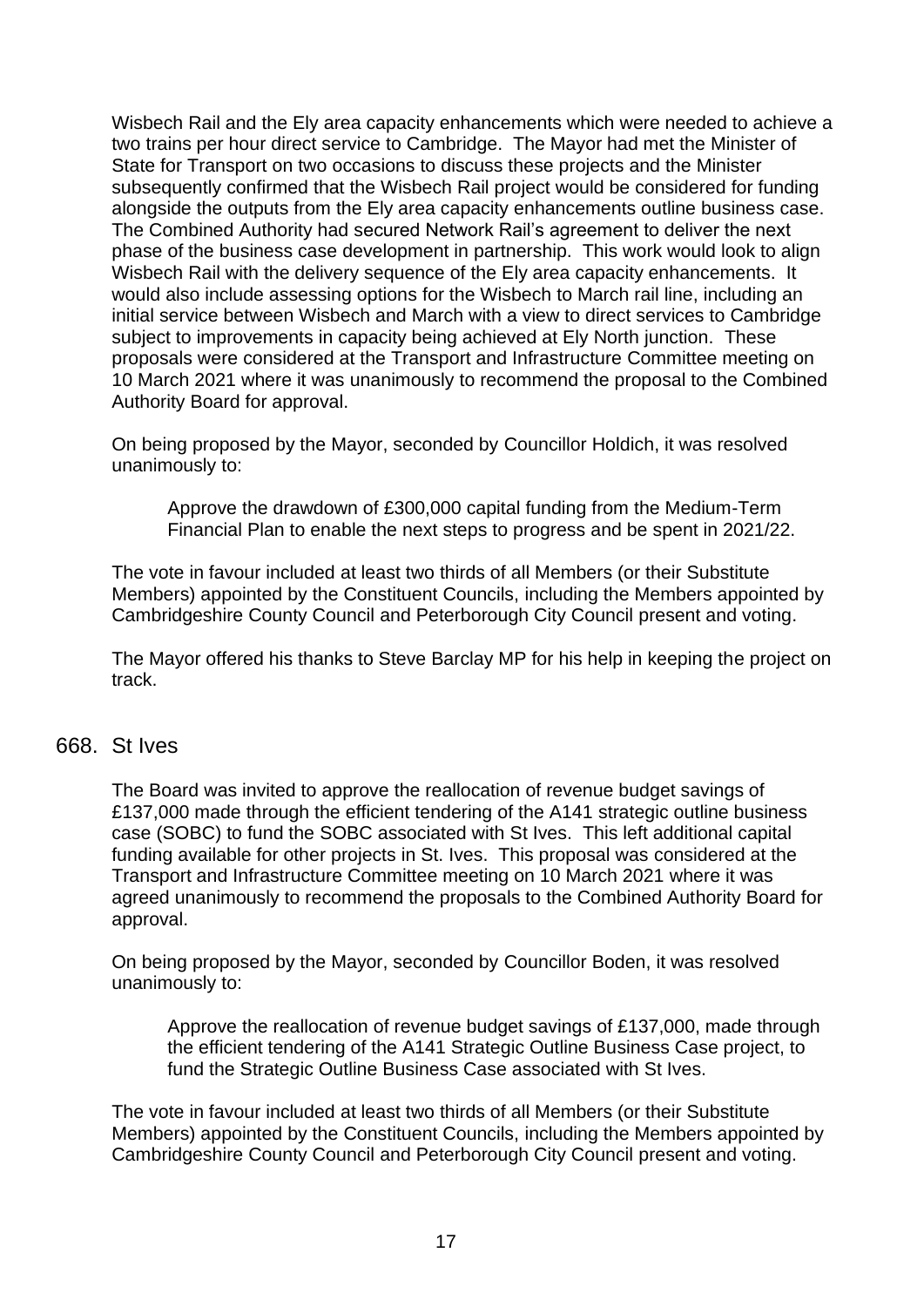The Mayor stated that there were significant studies relating to Huntingdonshire which indicated that this was the right thing to do.

# 669. March Area Transport Study: March 2021

The Board received a report which sought approval for the drawdown of £60,000 from the Medium-Term Financial Plan to undertake additional work to establish a list of walking and cycling interventions. Officers reported good collaboration on the proposal with Fenland District Council and Cambridgeshire County Council. The proposal was considered at the Transport and Infrastructure Committee meeting on 10 March 2021 where it was agreed unanimously to recommend the proposals to the Combined Authority Board for approval.

Councillor Count commented that he lived in March and was happy to support the proposals. He commended the work of Councillor Jan French in chairing the project. With regard to the northern link road, his preference would be to see this lined up straight away with walking and cycling options alongside.

On being proposed by the Mayor, seconded by Councillor Count, it was resolved unanimously to:

Approve the drawdown of £60,000 from the Medium-Term Financial Plan to undertake additional work to establish a list of walking and cycling interventions

The vote in favour included at least two thirds of all Members (or their Substitute Members) appointed by the Constituent Councils, including the Members appointed by Cambridgeshire County Council and Peterborough City Council present and voting.

#### 670. Adjournment

The meeting was adjourned at 2.02pm on Wednesday 24 March 2021 as some Members needed to leave. It was reconvened at 8.00am on Friday 26 March and there were no changes to attendance. With the consent of the meeting, the order of business was varied from the published agenda to consider reports requiring decisions first.

### 671. Budget Monitor Report: March 2021

The report provided an update on the 2020/21 budget position and capital programme as at 31 January 2021 and asked the Board to approve the provisional carry forward of budgets based on the forecast outturn position. This would allow projects without allocated budgets for the 2021/22 financial year to continue to operate. The total forecast revenue underspend was around £7M and officers were seeking approval to carry forward around £5.7M. This related mainly to multi-year programmes such as the Adult Education Budget (AEB) and the CAM. A report would be brought to a future meeting setting out the final year-end position.

There had been some capital programme slippage and the appendices to the report showed the split between slippage and underspends. It was noted that slippage of up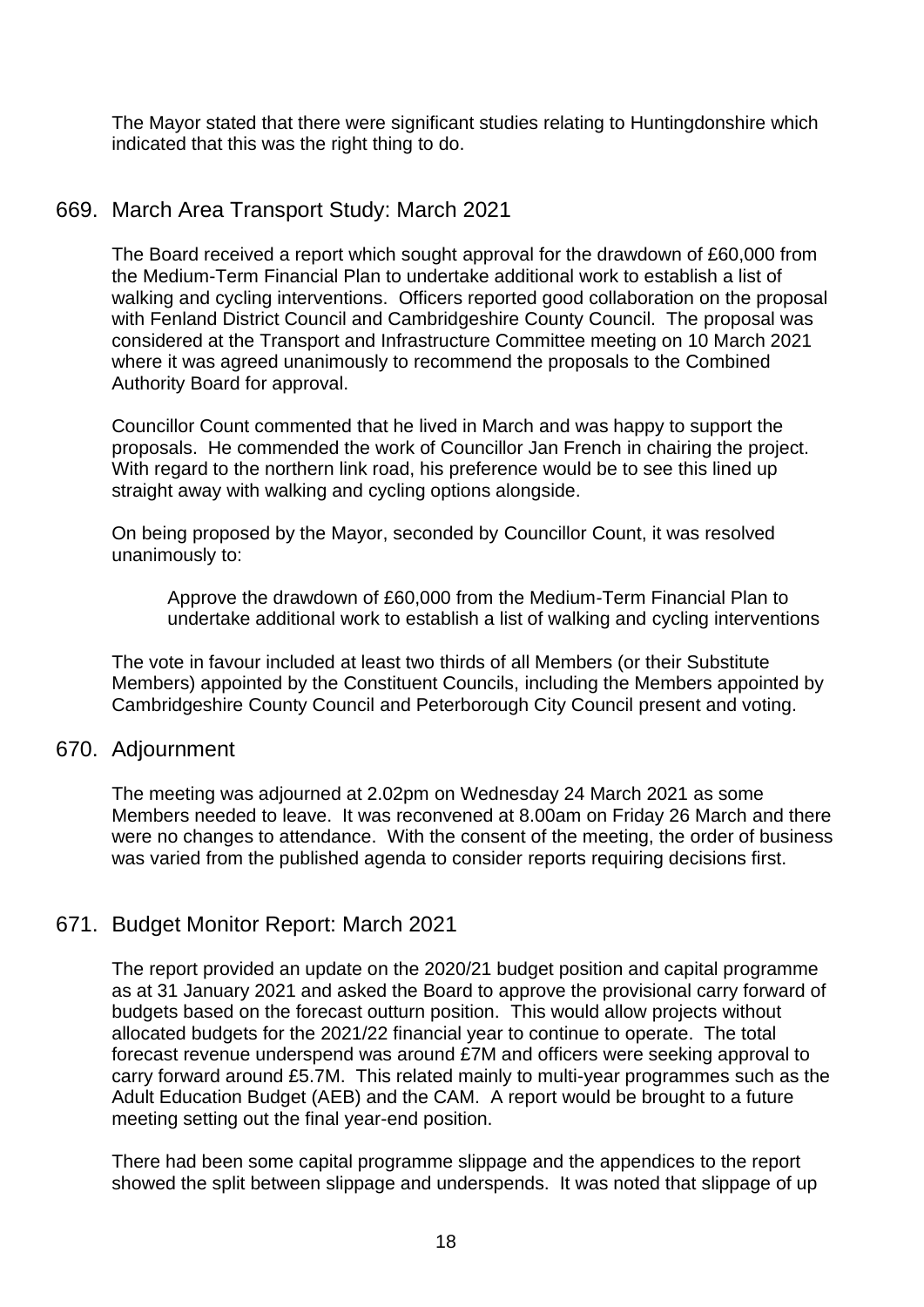to 30% on large capital projects was not unusual. The Board's attention was drawn to an error in Appendix 2 whereby the digital connectivity budget line should have been shown as slippage rather than an underspend.

The report also recorded the Chief Finance Officer's acceptance of four grants and approval of associated spend for the two revenue grants via officer decision notice and included a summary of the audit of the 2019/20 Financial Accounts which had been given an unqualified opinion by the external auditors.

Councillor Van de Weyer asked about outputs for the £600k spend on garden villages. Officers stated that this related to on-going work on the garden villages programme in relation to the CAM. Much of the expenditure would have been on legal advice and planning applications. Going forward, there might also be potential land purchases. Ms Sawyer, Chief Executive, stated that there had been discussions with Leaders during the past year on how the CAM programme would be taken forward. Consequent to that, officers had begun looking at garden villages and had been working with Deloittes and Homes England to produce a strategy. The emerging findings of that work were that the garden villages strategy and the OneCAM network were intrinsically linked. This was currently being worked up into a single strategy and would be taken to a future informal Leaders' session to test the concept. If approved, it would be brought formally to the Board in June 2021. Ms Sawyer stated that there had been no land acquisitions to date and that the spend had been related to testing the concept around land value capture.

Councillor Herbert commented that it was not yet year-end and that a lot of sensible carry-forwards were done after the year-end rather than at this stage. He noted that the proposed carry forward of £2.7M on Health and Care Academies represented over 80% of the budget and that the Bus Review had a budget of £1.8M, but had spent less than 10% of this amount which he assumed indicated it would be delayed by a year. Councillor Herbert further asked how much had been spent to date on the CAM and how much was in the budget for the next financial year. The Chief Finance Officer confirmed that carry-forwards would usually be managed after the financial year when the final figures were known. However, where no budget was allocated in the next financial year programmes would have to stop pending agreement of the carry-forward if no carry-forward had been agreed. In relation to the CAM, a breakdown of expenditure to the end of January 2021 was included in the appendices to the report. The CAM outline busines case showed a total spend of £1.3M on original work plus £6.9M on the development of strategies and the second phase of work. Within the medium term financial plan there was £2M earmarked for equity investment in OneCAM Ltd and £5M for the development of a programme business case. Equity investment in the company would be used for operating costs, including salary costs. The Health and Care Academies programme had been impacted by the pandemic, but the grant was ring-fenced and would be carried forward for delivery in the next financial year.

The Mayor stated that work was continuing with Government in relation to buses as this was a national issue. New bus routes had been brought forward in response to the pandemic and £100k seed funding had been received. The issue of franchising was being actively explored and he was confident that the Combined Authority would be able to deliver a much improved bus service across the county. Councillor Herbert commented that he would be surprised if bus franchising could raise more than £3-5M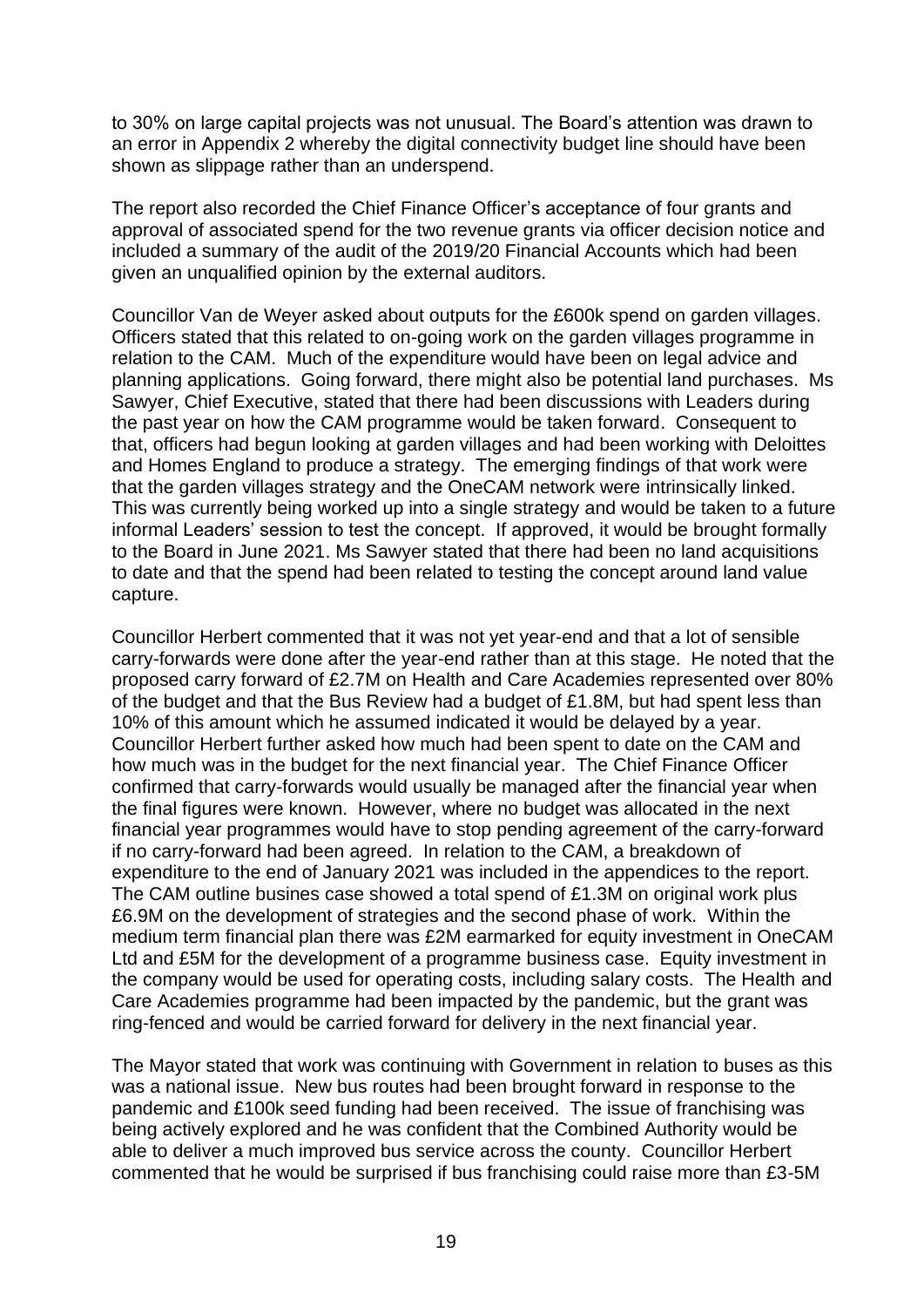and he was concerned that expectations should not be raised unrealistically. The source of revenue funding going forward would also need to be addressed.

On being proposed by the Mayor, seconded by Councillor Bailey, it was resolved by a majority to:

- a) Note the financial position of the Combined Authority for the year to date.
- b) Approve the provisional carry forwards as set out in the paper.
- c) Note the Chief Finance Officer's acceptance of four grants, and approval of associated spend for the two revenue grants.
- 672. Financial Strategies 2021-22

The Mayor invited Councillor Dupré, Chair of the Overview and Scrutiny Committee, to share the Committee's questions on this item. A copy of the questions and responses are attached at Appendix 1.

The Board was reminded that whilst it was responsible for the adoption of the Combined Authority's financial strategies these were also reviewed by the Audit and Governance Committee who could provide the Board with advice. The Audit and Governance Committee was also provided with regular updates during the year by officers on the capital strategy, the treasury management strategy, the investment strategy and the minimum revenue provision statement (MRP). The position was substantially the same as the previous year with the main differences being summarised in section 4 of the report. Officers had worked closely with the Combined Authority's treasury management advisers in preparing the financial strategies.

Councillor Herbert commented that the Combined Authority Board was the sovereign body and that whilst it welcomed the input of the Audit and Governance Committee the decision rested with the Board. He commented that he had found the report more difficult to read than the Chief Finance Officer's usual reports and asked for more information on the rate of return being achieved and the range. He also asked about the further sums loaned to Laragh Homes. The Chief Finance Officer stated that report was based on templates provided by the Combined Authority's treasury management advisers and the capital strategy document brought together all of the main points across all of the strategies. Rates of return were low, particularly the money market funds, but these provided liquidity to the organisation and reflected the CIPFA prudential code which bound the organisation to take account of security first, then liquidity and then yield in relation to the management of its investments. Reports to the Audit and Governance Committee were benchmarked against other local authorities and the Combined Authority's performance was considered satisfactory. The rate of return ranged from around 0.2% to around 1% and was determined by when investments were made and for how long. The Chief Finance Officer's understanding was that the Combined Authority's position was protected in the eventuality of a local authority to which it had lent money going bust and that this would be considered very low risk. Some Debt Management Office (DMO) rates in recent times had gone into negative positions, but he was not aware that the Combined Authority had experienced any losses due to this. Councillor Herbert asked if this could be confirmed and also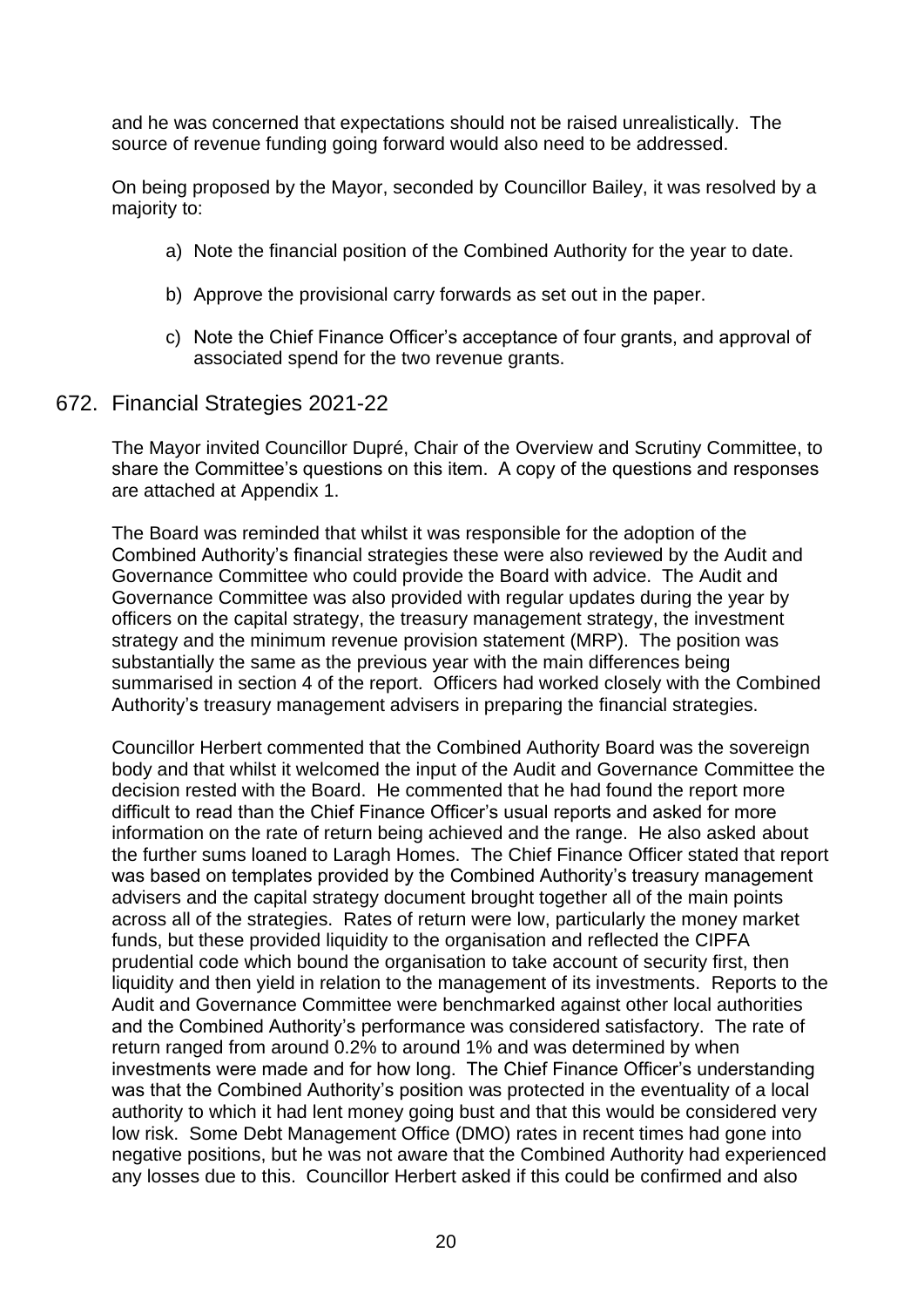asked for further details outside of the meeting on both loans and rates of return over the past couple of years.

Councillor Count commented that he had previously been the Lead Member for Investment and Finance and noted the difficulty in raising revenue via treasury management investment. During the Icelandic banking collapse many local authorities had lost significant sums and this had led to stringent treasury management measures being followed. Higher rates of return were linked to higher rates of risk. With regard to the discussion around the inclusion of both clean copies of the strategies and copies containing tracked changes within the published papers, Councillor Count's recollection was that this was what had been required previously by the Board and he was comfortable that this was the right approach.

The Mayor stated that the £40M allocated to the affordable housing programme revolving fund was still within the budget and would be there to be used to deliver more £100k Homes over the course of the next four years.

On being proposed by the Mayor, seconded by Councillor Holdich, it was resolved by a majority to:

- a) Approve the following Financial Strategies:
	- i. The Capital Strategy 2021-22
	- ii. The Investment Strategy 2021-22
	- iii. The Treasury Management Strategy 2021-22
- b) Approve the Minimum Revenue Provision Statement for 2021-22

# 673. Market Towns Programme - Approval of Fourth Tranche of Project Proposals

The report contained an appendix which was exempt from publication under Paragraph 3 of Part 1 of Schedule 12A of the Local Government Act 1972, as amended, in that it would not be in the public interest for this information to be disclosed - information relating to the financial or business affairs of any particular person, including the authority holding that information. The Mayor asked if any member of the Board wished to discuss the exempt appendix. No member expressed the wish to do so.

The Board was invited to approve the fourth tranche of project proposals received from Fenland District Council and East Cambridgeshire District Council under the Cambridgeshire and Peterborough Combined Authority (CPCA) Market Towns Programme Investment Prospectus. To date, 38 projects had been approved through this programme which had received over £9M in grant funding and attracted a further £11M in match investment. In addition to the proposals before the Board a proposal relating to a Chatteris community and museum space had been referred back to the applicant for further work. All of the project proposals had been assessed against an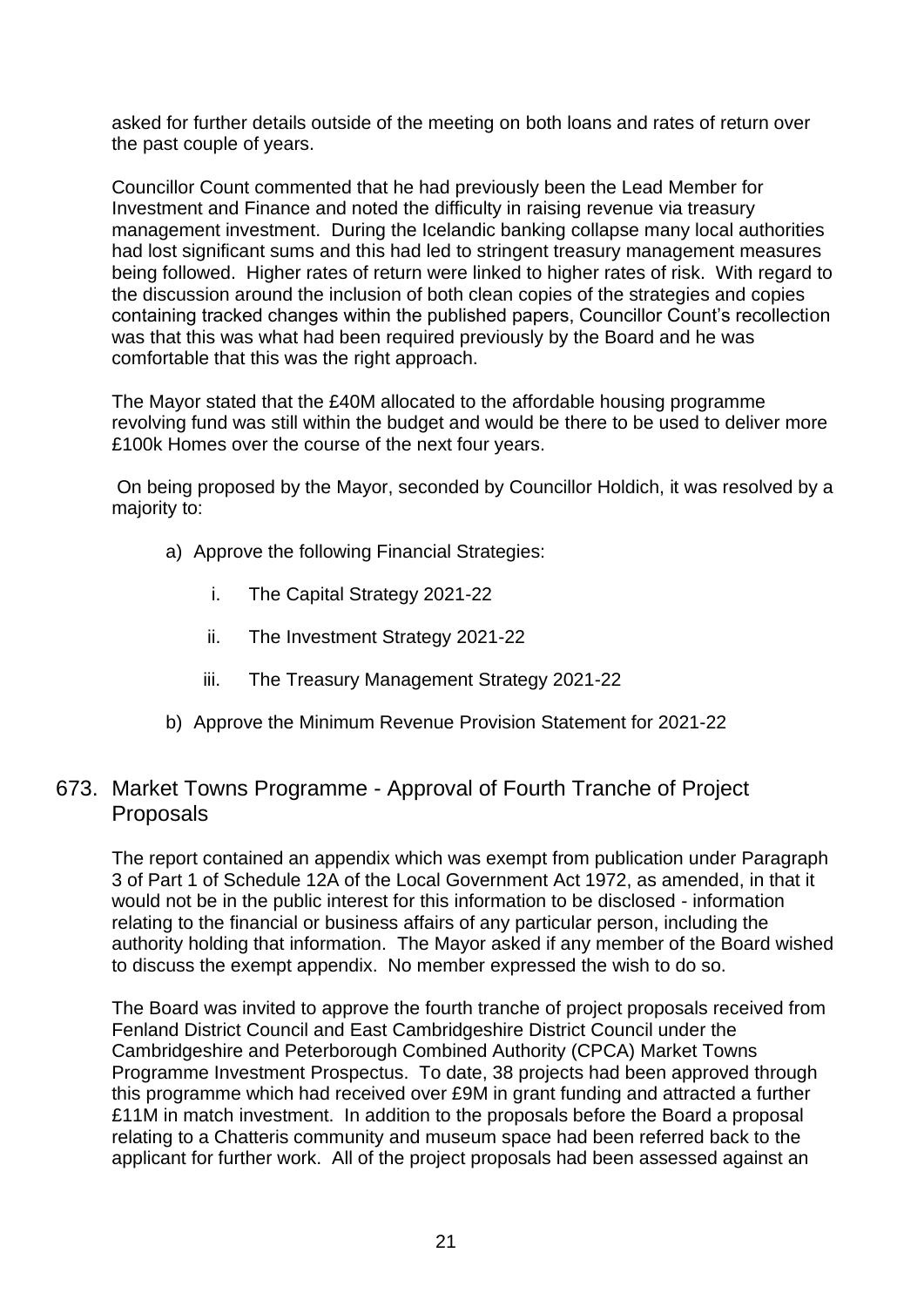agreed set of appraisal metrics and were required to meet a specified rating in order to be recommended to the Board for approval.

The Mayor stated that he was

On being proposed by the Mayor, seconded by Councillor Boden, it was resolved unanimously to:

- a) Approve project proposals received under the Market Towns Programme and in response to town centre Covid-19 recovery received from Fenland and Huntingdonshire to the sum of £778,679
- b) Authorise the Chief Legal Officer and Monitoring Officer to complete grant agreements with the grant recipients

### 674. Greater South East Energy Hub

The Board was invited to review arrangements for the Greater South East Energy Hub and agree that the Combined Authority should remain as Accountable Body. The Board's attention was drawn to a number of opportunities which had been identified around shortening supply chains.

Councillor Holdich commented that a previous proposal that Peterborough City Council should take over the role of Accountable Body was no longer considered suitable. Peterborough City Council supported the officer recommendation that the Combined Authority was best placed to deliver across the region now that the Hub was backed by Government funding.

On being proposed by the Mayor, seconded by Councillor Holdich, it was resolved unanimously to:

- a) Review the transfer of the Accountable Body for the Greater South East Energy Hub
- b) Agree to retain the Accountable Body for the Greater South East Energy Hub as the Cambridgeshire and Peterborough Combined Authority
- c) Approve the Greater South East Energy Hub Business Plan for the Combined Authority area and, subject to the grant being offered by BEIS, approve the creation of a budget line to deliver the services set out in the Memorandum of Understanding.
- d) Delegate Authority to the Chief Officer to enter into contracts for Managing Agent(s), works or other, as required, to spend the funding for the Green Home Grant Local Authority Delivery scheme.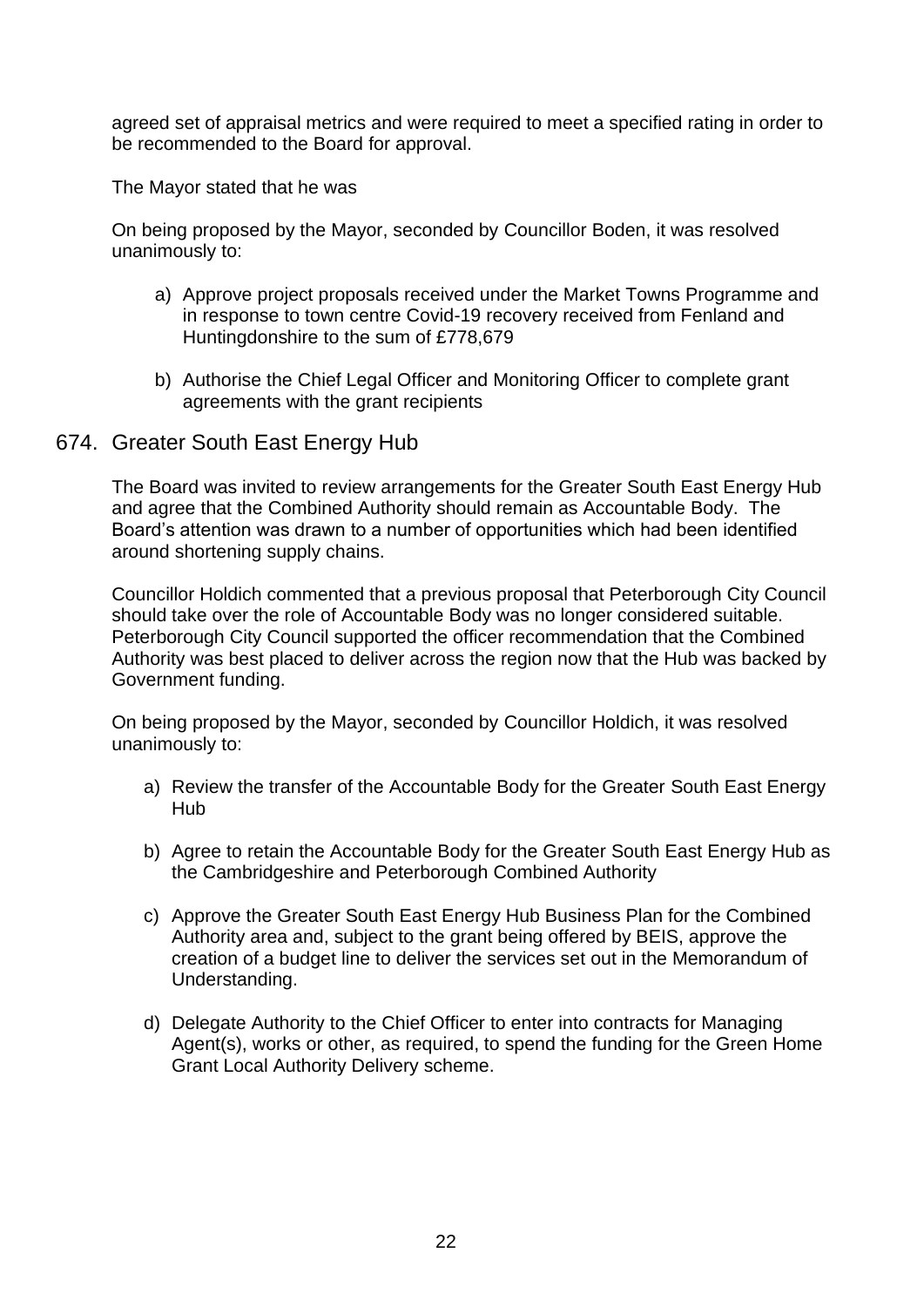### 675. Independent Commission on Climate - Interim report

An addition to the recommendations contained in the report was published on 19 March 2021 and circulated electronically to members of the Board. This invited the Board to agree, without prejudice to its full response to the Commission's recommendations, to the immediate release of £50k of revenue funding to provide support to the Cambridgeshire and Peterborough Independent Commission on Climate (CPICC) Fenland Peat Committee in the coming financial year and to commission officers to start preparatory work on the formation of a Climate Cabinet, as described in the Commission's interim report.

The Mayor invited Councillor Dupré, Chair of the Overview and Scrutiny Committee, to share the Committee's questions on this item. A copy of the questions and responses are attached at Appendix 1. Councillor Count commented that he judged it to be inappropriate that the Chair of the Overview and Scrutiny Committee had offered comment on the Mayor's response to the first question and sought advice. The Monitoring Officer stated that, subject to the Mayor's discretion, the Chair of the Overview and Scrutiny Committee had scope to ask a follow-up question, but not to offer comment. The Mayor commented that he felt that the Overview and Scrutiny Committee had made great strides under Councillor Dupré's chairing, but that she was responsible for presenting the views of the whole of the Overview and Scrutiny Committee and not her personal views.

The interim report of the CPICC set out its findings that Cambridgeshire and Peterborough were facing climate-related challenges including flood risk, water supply, over-heating and impact on farming. Emissions were higher per head than the national average and were reducing at a slower rate. However, further evidence was needed in some areas including in relation to emissions from peat soil which had led to an additional recommendation being made in relation to that issue. The Commission had highlighted that there were opportunities available in responding to climate change as well as challenges. These included growth in green tech businesses and potential job creation around retro-fits and adaptations to farming. Improvements might also be achieved in relation to well-being and bio-diversity. The Commission's evidence base showed that the area could achieve a net-zero carbon base by 2050 and continue to grow its economy strongly. The Commission would be carrying out more work on the financial aspects of a transition to a greener position and how best to ensure that no areas or communities were disadvantaged. The Combined Authority was already engaged in significant activity that aligned with the Commission's interim recommendations including the low vehicle emission strategy discussed previously in the meeting (minute 664 refers) and the roll-out of broadband and public wifi. The Commission's recommendations sought a response from beyond the Combined Authority and other local authorities, including a wider sector response and more devolved funding by Government to enable tailored local solutions.

The Monitoring Officer confirmed that an amendment submitted during the meeting by Councillor Van de Weyer was in order, subject to it including the additional report recommendation that had been added after publication (copy attached at Appendix 2).

Councillor Van de Weyer welcomed the Commission's work and the interim report. His main concern was how the recommendations would be taken forward. Given the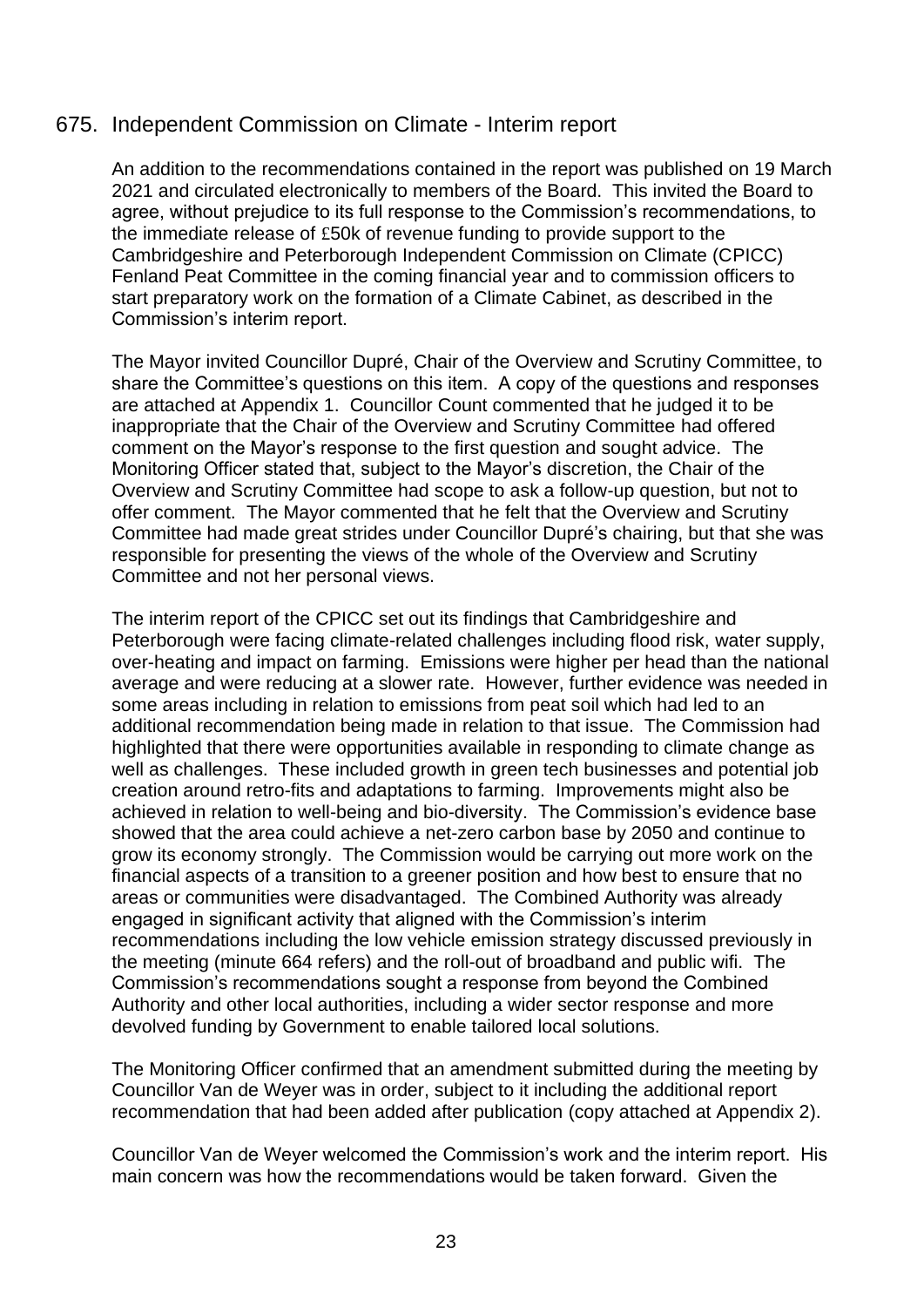urgency of the situation and the scale of what was needed he proposed that the Board should accept the Commission's recommendations in principle now, pending an assessment of their implementation which would be carried out with the engagement of member councils and the Business Board.

In seconding the amendment, Councillor Herbert welcomed the work done by Baroness Brown. In his judgement, the Commission's recommendations should be treated with the same seriousness which the Board had accorded to the recommendations of the Cambridgeshire and Peterborough Independent Economic Review (CPIER) report. The recommendations contained significant challenges, but they were also skilfully worded and as such he was comfortable to proceed. He welcomed the proposals on peat and judged that there was a need to be clear about what the Combined Authority was going to take on as additionality at the earliest stage as some matters would be for the county and district councils.

Councillor Boden commented that the interim report contained dozens of recommendations, many of which would have far-reaching consequences. As such he deemed it inappropriate to accept them all in principle without debate. Instead, he believed that the Combined Authority should develop a considered response on an item by item basis.

Councillor Holdich described the amendment as incoherent. In his view, the recommendations required a considered response. Significant investment would be required if they were adopted and the Combined Authority needed to work with the county and district councils in considering its response.

Mr Adams commented that he fully supported the report, but was unable to support the amendment. Bringing the business community on board would be an important element in making change happen. Some of the recommendations offered opportunities to business, but some could be potentially debilitating and it was important that business was involved to ensure buy in.

Councillor Bailey commented that much of what could be achieved was dependent on winning hearts and minds. She accepted the spirit of the recommendations, but the recommendations contained very detailed proposals and a lot more work needed to be done first to understand how they could be delivered.

Councillor Count described the Commission's interim report as excellent. He judged that it should be given the respect it deserved and be considered in detail in conjunction with partners before a response was made.

Summing up, Councillor Van de Weyer commented that the Commission's interim recommendations had been carefully formulated to be achievable. In his view, any issues identified as the report was considered should be dealt with on a case by case basis as they arose and that should not undermine the Board's acceptance of the report as a whole. He judged that this issue was too urgent to be addressed in the same way as a normal council decision and that the Board needed to start acting now.

On being put to the vote the amendment was defeated. Councillor Count left the meeting.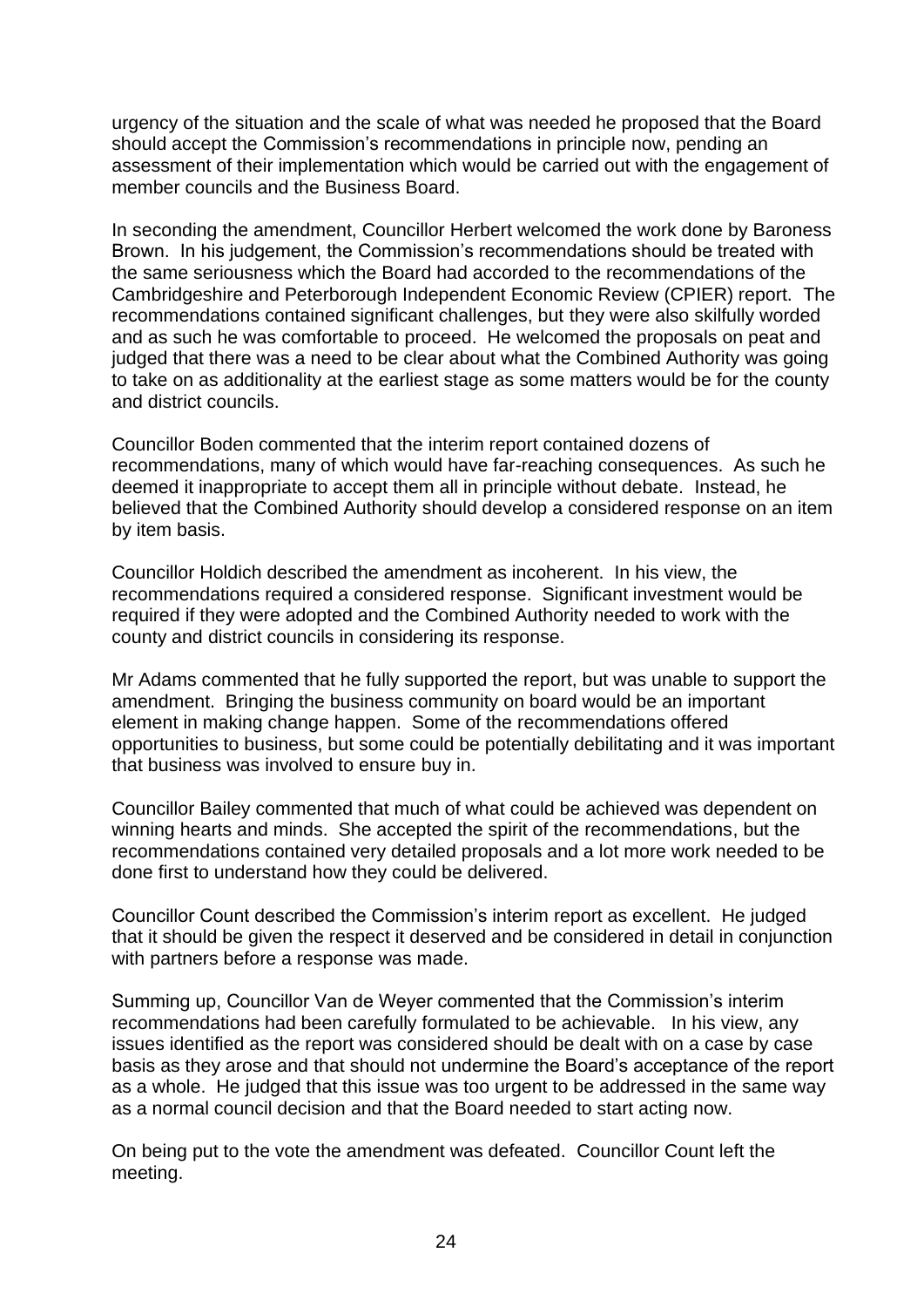The Monitoring Officer confirmed that a further amendment submitted during the meeting by Councillor Boden was in order (copy attached at Appendix 3). Councillor Boden proposed that in recognition of the non-executive role of the proposed climate cabinet references to 'a climate cabinet' should be changed to read 'climate working group'. The Monitoring Officer confirmed that the amendment was in order. However, as the Combined Authority had a Board rather than a cabinet model the reference to a cabinet in this context was not a technical description.

Councillor Herbert commented that he felt that the amendment was contrary to the spirit of the reservations expressed by some members of the Board in relation to the previous amendment. The role of the Board was clearly sovereign and as such he saw no need to make such a change.

Councillor Van de Weyer commented that the term working group did not in his view reflect the importance of the body proposed.

On being proposed by Councillor Boden, seconded by Councillor Holdich the amendment was approved by a majority of those present and voting.

The Mayor opened the substantive recommendations to debate. Councillor Herbert commented that in his view a lot of different bodies would be needed to deliver the proposed recommendations, not just the Combined Authority. The role of the mayor would be to take this work on, recognising that it was a partnership. He questioned the statement by officers that zero carbon could be achieved by 2050 as this was not a certainty and would be dependent on the support of various other organisations and central Government in addition to the Combined Authority.

On being proposed by the Mayor, seconded by Councillor Bailey, it was resolved unanimously by those present to:

- a) welcome the initial report of the Cambridgeshire and Peterborough Independent Commission on Climate (CPICC) and formally thank the Chair and members of the Commission for their work so far;
- b) develop a response to the Commission recommendations, with the engagement of member councils and the Business Board, to consider at an early future meeting of the Board.
- c) without prejudice to that full response, to:
	- i. immediately release £50,000 of revenue funding to provide support to the CPICC Fenland Peat Committee in the coming financial year; and
	- ii. Commission officers to commence preparatory work for the formation of the Climate Cabinet (as described in the CPICC report), as part of Overarching Recommendation 1, although in recognition of the nonexecutive role of the body, references to a 'climate cabinet' should be changed to 'climate working group'.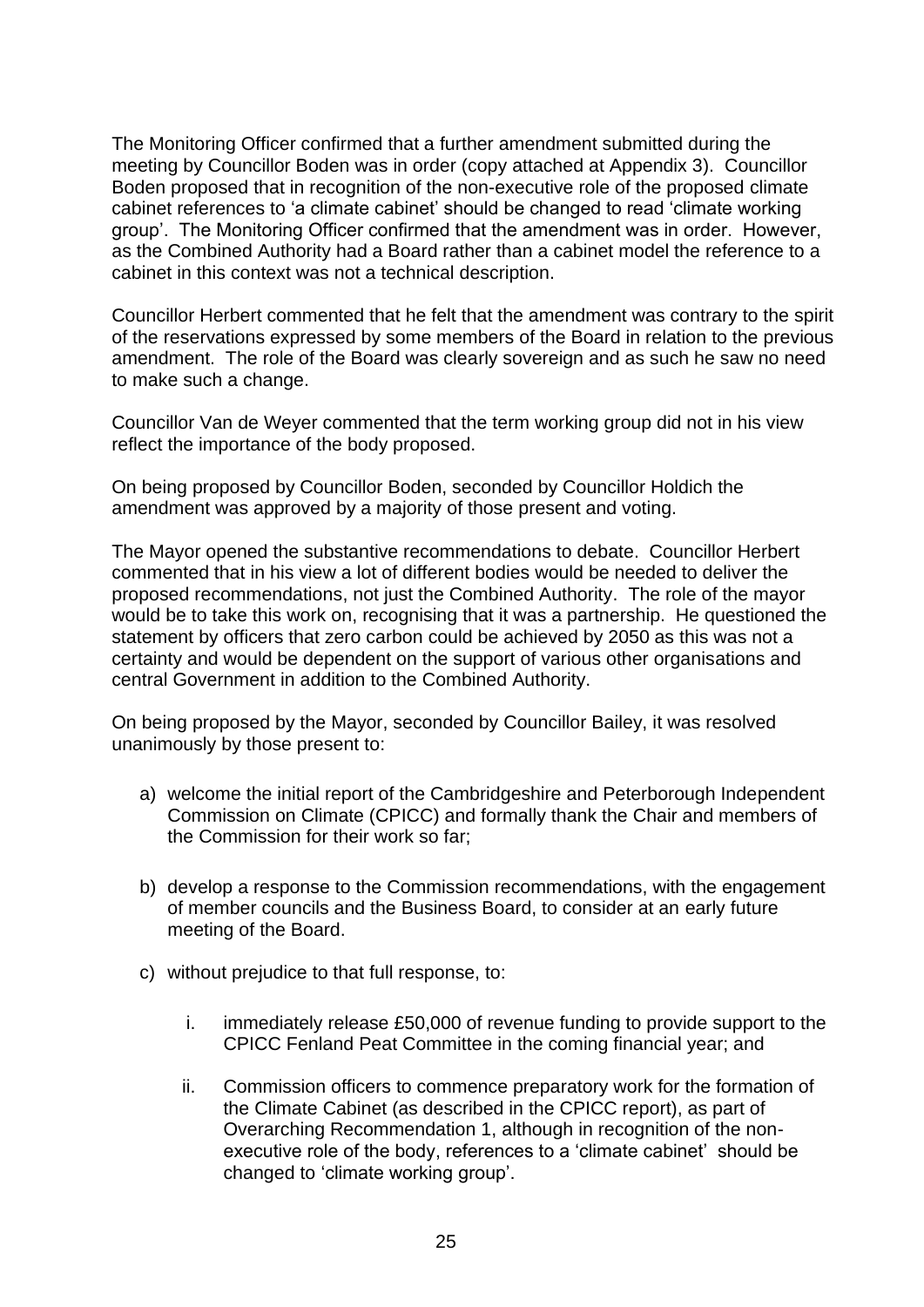The Mayor thanked Baroness Brown, the Chair of the CPICC, and the Commission for an exceptional piece of work. In establishing the Commission, the Combined Authority wanted a clear document setting out the best practice to deliver climate change solutions for Cambridgeshire and Peterborough which all parties could work to. He thanked Baroness Brown for highlighting the issue of peat and the impact of this on the agricultural communities and agricultural economy in Fenland. As a result of the Commission's work it had become evident that there was a lack of data on this issue nationally and the farming community would be match-funding the £50k which the Board had now agreed to release to provide support to the CPICC Fenland Peat Committee in the coming financial year to look at the best options for peat preservation and locking in carbon.

### 676. Lifetime Skills Guarantee

The Board was invited to approve the proposed commissioning approach for the additional funding received by the Combined Authority to deliver a new Level 3 adult education offer in the region. The additional funding allocation from the Department for Education for the period 1 April 2021 to 31 July 2021 would be £207,838 with a further £833,623 for the period 1 August 2021 to 31 July 2022. In addition, there would be a £4,423 uplift to the funding rate for 19–23-year-olds for the period 1 April 2021 to 31 July 2021, equating to additional funding of £1,045,844 across the region. Improved skills and qualifications were linked to improved job and salary prospects, but at present the level of Level 3 qualifications in Peterborough and Fenland were below the national average. This would require significant capacity building and the promotion of Level 3 training in those areas. Officers were working with partners and providers on an additional offer tailored to the needs of those areas in addition to the DfE proposals. The recommendations were considered by the Skills Committee on 15 March 2021 where it was agreed unanimously to recommend the proposals to the Combined Authority Board for approval.

Councillor Herbert noted with regret the closure of the John Lewis branch in Peterborough and the impact that this would have. He welcomed the additional funding allocation, but asked why this was targeted at those aged 24+. The Director of Business and Skills stated that targeting the money to those aged 24+ was a DfE stipulation, but that representations were being made on this via the Mayor and the Local Government Association. The Local Economic Recovery Strategy (LERS) set out existing interventions on skills brokerage with a focus on those areas and people in particular need. An application would also be made for community renewal funding in June 2021 which, if successful, would also support displaced workers.

Councillor Holdich, Lead Member for Skills and Chair of the Skills Committee, reminded the Board that the recommendations had been endorsed unanimously by the Skills Committee. The John Lewis Partnership had made £1M available across the stores which were being closed to support staff re-training and he expressed the hope that the Combined Authority would be able to draw on this resource.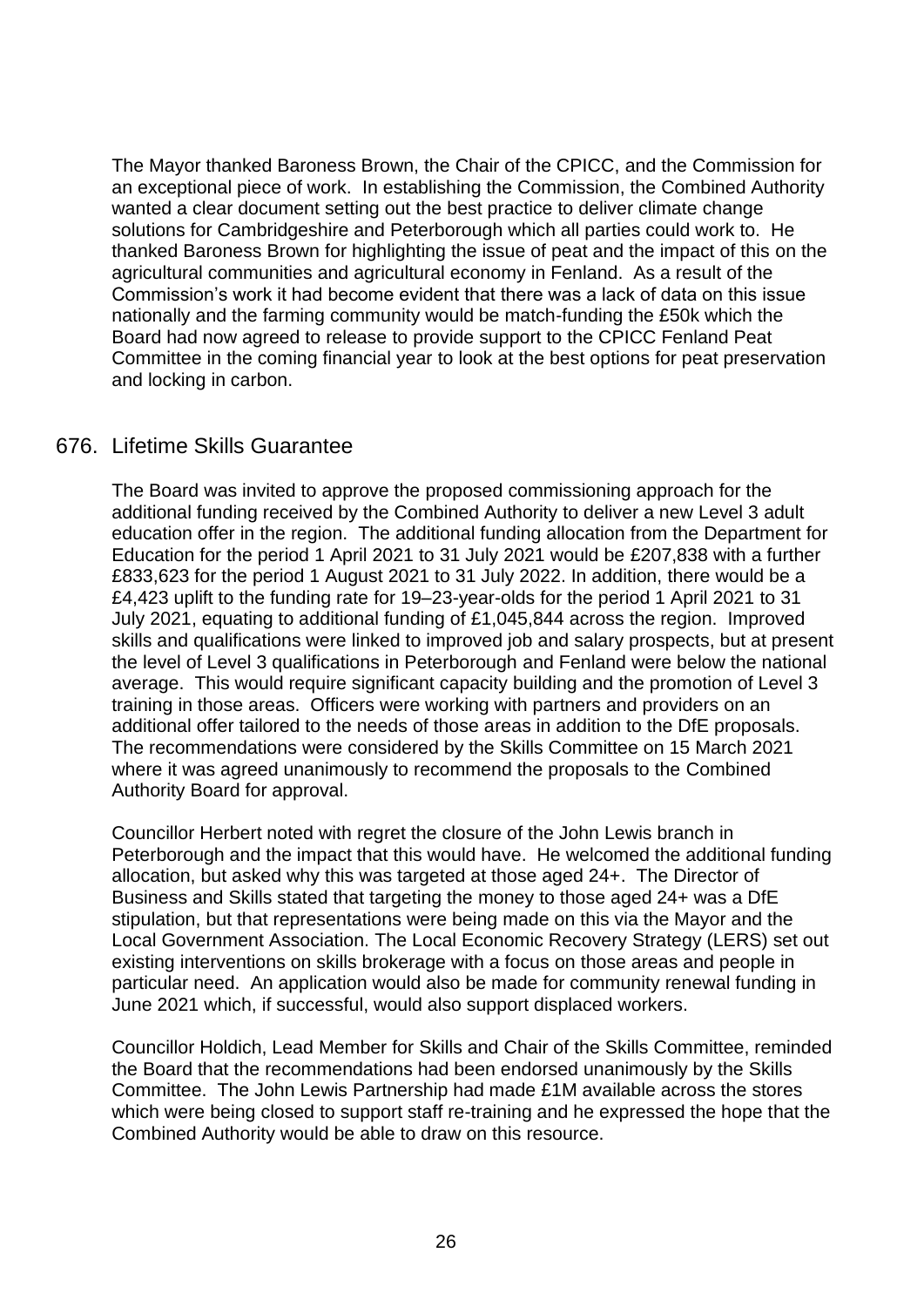On being proposed by Councillor Holdich, seconded by Mr Adams, it was resolved unanimously by those present to:

- a) Note the additional funding from the Department for Education (DfE), delegated to Mayoral Combined Authorities as part of the Government's Lifetime Skills Guarantee, to deliver free Level 3 courses for adults aged 24+.
- b) Approve the approach to spending this additional ring-fenced funding through the Adult Education Board (AEB) Commissioning Principles set out in the report to the Skills Committee on 15 March 2021, including the creation of a 'Level 3 courses' budget line as shown in Table 2, and applying a 3.4% top slice.

The Mayor expressed his thanks to Councillor Holdich for his skilful chairing of the Skills Committee and for focusing on those in most need of upskilling.

# 677. Local Economic Recovery Strategy Updated Refresh

The Board received a third iteration of the Local Economic Recovery Strategy (LERS) which had been further updated to reflect new and emerging impacts of Covid-19. This version benefitted from more data via Metrodynamics on the impact of the pandemic on the local economy and from input from local authority partners and stakeholders. The Strategy offered opportunities to grow back in greener and more sustainable ways which would accord with the interim recommendations of the Cambridgeshire and Peterborough Independent Commission on Climate (CPICC). Existing interventions around skills brokerage had been adapted, but unfortunately there would still not be enough jobs for all displaced workers during the next six months. To help address this deficit there would be support available to single person start-ups. The refreshed LERS was considered at the Business Board meeting on 16 March 2021 where it was agreed unanimously to recommend the refreshed LERS to the Combined Authority Board for approval.

Mr Adams endorsed the work which was being done to support economic recovery and those workers who had been displaced due to the pandemic.

On being proposed by Mr Adams, seconded by Councillor Bailey, it was resolved unanimously by those present to:

Approve the updated version of the Local Economic Recovery Strategy (LERS) for Cambridgeshire and Peterborough.

### 678. Resolution of Local Enterprise Partnership Overlaps

The Board was invited to note and approve the revised geographical local enterprise partnership (LEP) boundary and to approve the final two Strategic Partnership Agreements (SPAs) between the Business Board and its neighbouring LEPs. Arrangements had also been put in place for a peer review. The agreement with the Hertfordshire and Lincolnshire LEPs was simpler than those produced previously for the other neighbouring LEPs, but Government was comfortable with this approach and had produced the revised geographical boundary map based on the this. These proposals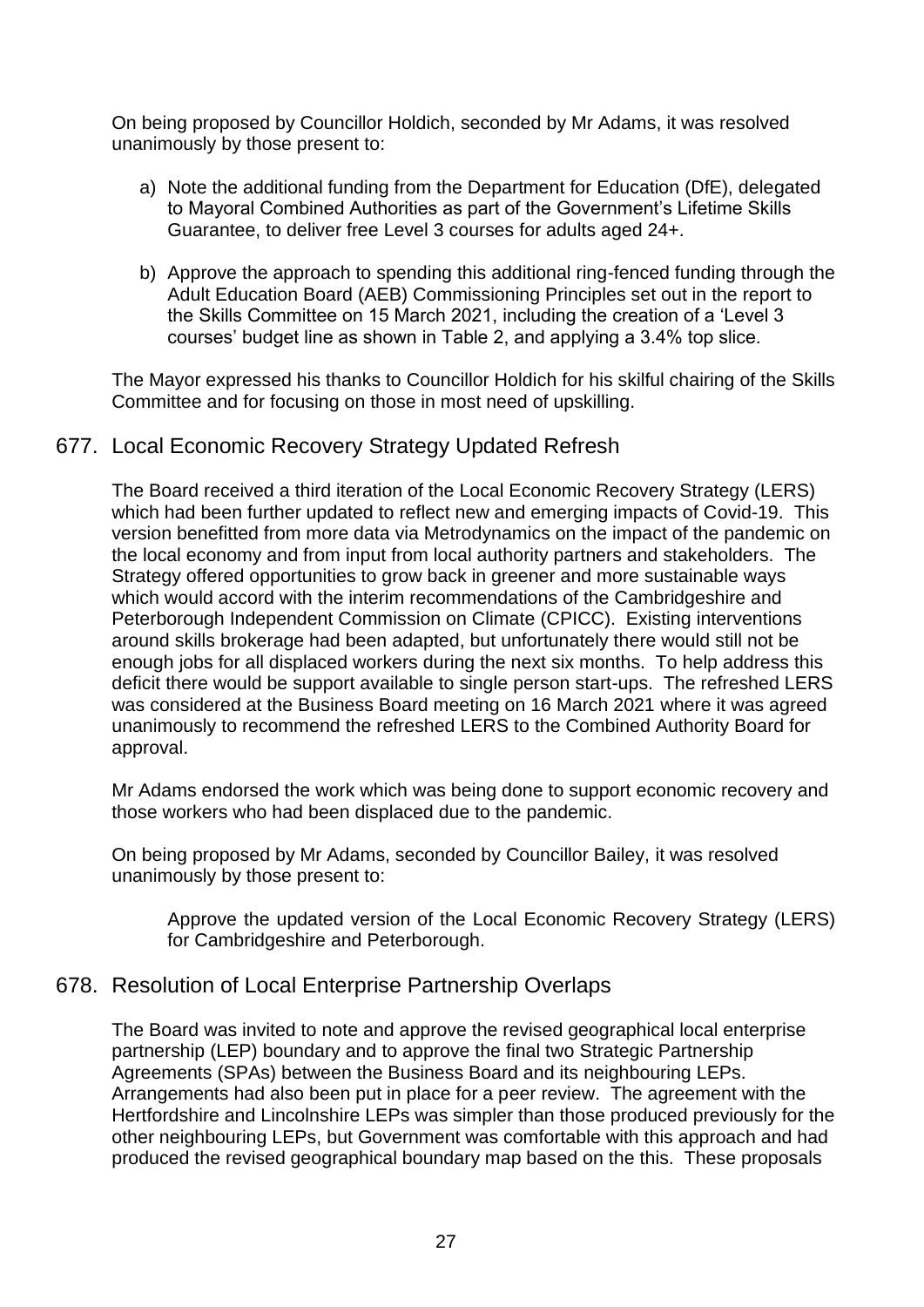were considered by the Business Board on 16 March 2021 where they were recommended unanimously to the Combined Authority Board for approval.

Mr Adams commented that this had been brought before the Board on several occasions as agreements were reached with various neighbouring LEPs. In order to prioritise Covid recovery measures this work had taken longer than would otherwise have been the case, but it was now complete.

Councillor Herbert asked what this would mean in terms of money, noting the Board's role in addressing pockets of disadvantage wherever these existed with the Combined Authority area. The Director of Business and Skills stated that LEPs were no longer allocated funding. Instead, Government policy was focused on the levelling-up agenda. The Combined Authority contained a Level 1 area (Peterborough) and a Level 2 area (Fenland) and so it would potentially have access to more funding.

On being proposed by Mr Adams, seconded by Councillor Holdich it was resolved unanimously by those present to:

- a) Note and approve the revised geographical local enterprise partnership (LEP) boundary and resolution of delivery overlaps with neighbouring LEPs.
- b) Approve the Strategic Partnership Agreements (SPAs) with the remaining two neighbouring LEPs.

### 679. Business Growth Service

The report contained an appendix which was exempt from publication under Paragraph 3 of Part 1 of Schedule 12A of the Local Government Act 1972, as amended, in that it would not be in the public interest for this information to be disclosed - information relating to the financial or business affairs of any particular person, including the authority holding that information. The Mayor asked if any member of the Board wished to discuss the exempt appendix. No member expressed the wish to do so.

The Board was invited to approve in principle an increase in the maximum grant limit from £150,000 to £500,000 on the Business Growth Service Capital Grant scheme for the application described in the exempt appendix to the report. The project demonstrated high growth and employment potential in Peterborough, but it would be subject to detailed scrutiny and to the investment case being approved by the Business Board.

The Board was also advised of an urgent decision taken via Mayoral Decision Notice on the advice of the Business Board to waive the pre-condition relating to European Regional Development Fund (ERDF) inward investment into the Business Growth Service. This was to allow the service to continue.

Mr Adams commented that there had been significant debate at the Business Board and the recommendations had been amended to seek the Board's agreement in principle to the raising of the maximum grant limit, subject to the Business Board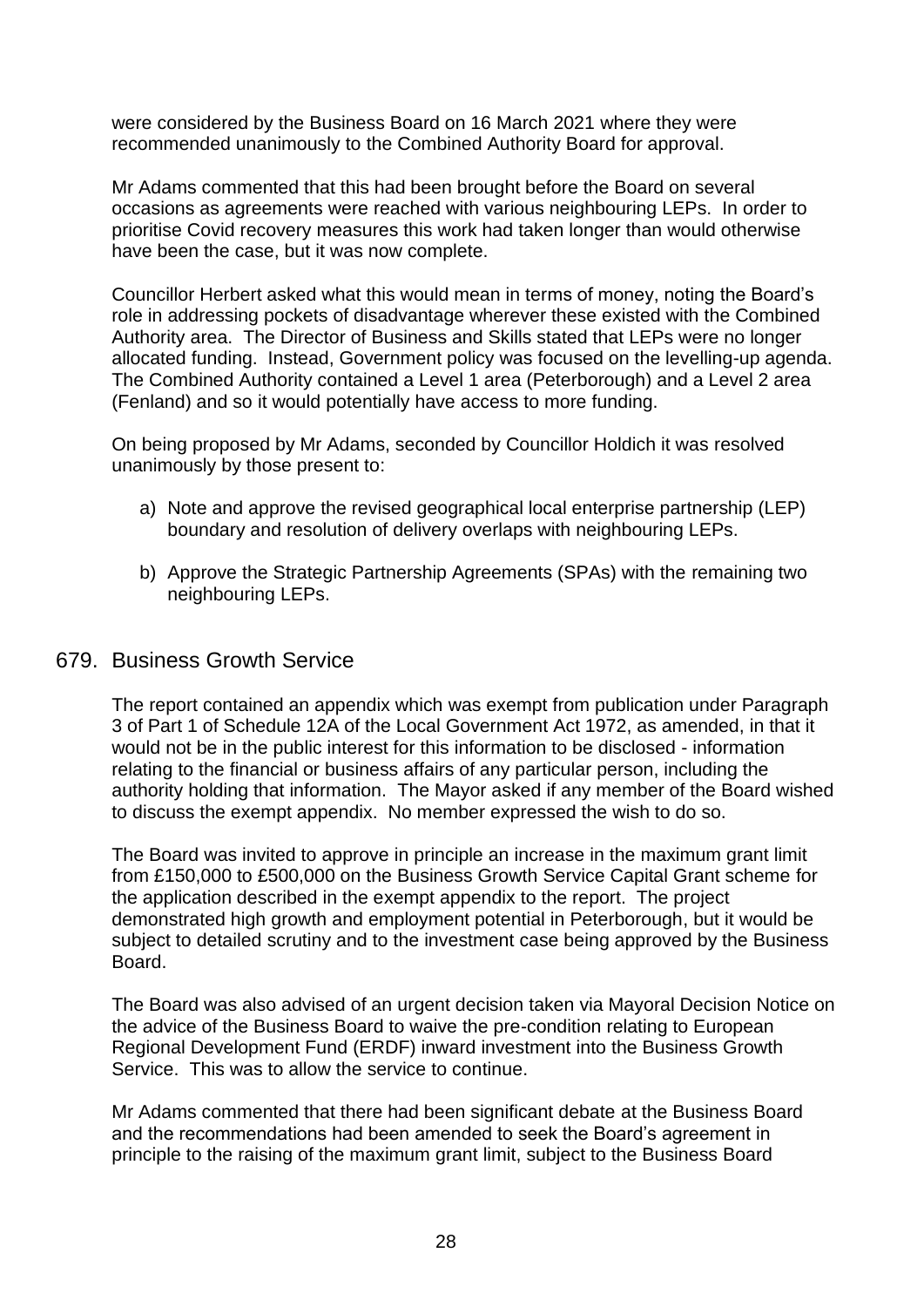subjecting the project proposals to a much higher level of scrutiny. Mr Adams described this as an example of confidentiality being key to the Business Board's work.

Councillor Bailey commented that the exempt appendix to the report described an exciting opportunity and she thanked the Business Board for the detailed consideration the project proposal was receiving and for its careful management of public funds.

On being proposed by Mr Adams, seconded by Councillor Bailey, it was resolved unanimously by those present to:

- a) Approve in principle raising the maximum grant limit from £150,000 to £500,000 on the Business Growth Service Capital Grant scheme, for the applicant as set out in the exempt Appendix 4, subject to the investment case of that company being approved by the Business Board;
- b) Note the Business Board Urgency Procedure Decision.
- c) Note the Mayoral Decision Notice.
- d) Note the Business Growth Service contractual and financial position (Mayor)

#### 680. Combined Authority Mayoral Elections 2021

The Board was advised that the estimated costs of administering the 2021 Combined Authority Mayoral elections currently stood at £1.1M compared to a budget allocation of £1.04M. The increase in costs was largely due to the need to put in place Covid-safe arrangements and officers were seeking to access the Government funding promised to local authorities for Covid-related costs.

Councillor Herbert asked whether the fact that other elections were taking place at the same time would reduce the Combined Authority's costs. He further asked about the arrangements for the Mayoral election count. Mr Hill, Chief Executive, stated that under normal circumstances there would be an expectation of economies of scale reducing the costs to each constituent authority. However, due to Covid, the estimated costs were slightly above what would otherwise have been expected at this stage. The cost of administering the Mayoral, county council and police and crime commissioner elections were shared on a negotiated basis that had been agreed by each organisation's chief finance officers and returning officers. Each authority would be responsible for counting its own votes. The count for the Mayoral election would take place at the Ross Peers Sports Centre in Soham as that would be the location of the Combined Authority Returning Officer and he believed the count would begin at 10.00am with a declaration expected around midday.

On being proposed by the Mayor, seconded by Councillor Boden, it was resolved unanimously by those present to:

Note the Combined Authority noted the cost estimates for the 2021 Mayoral Elections.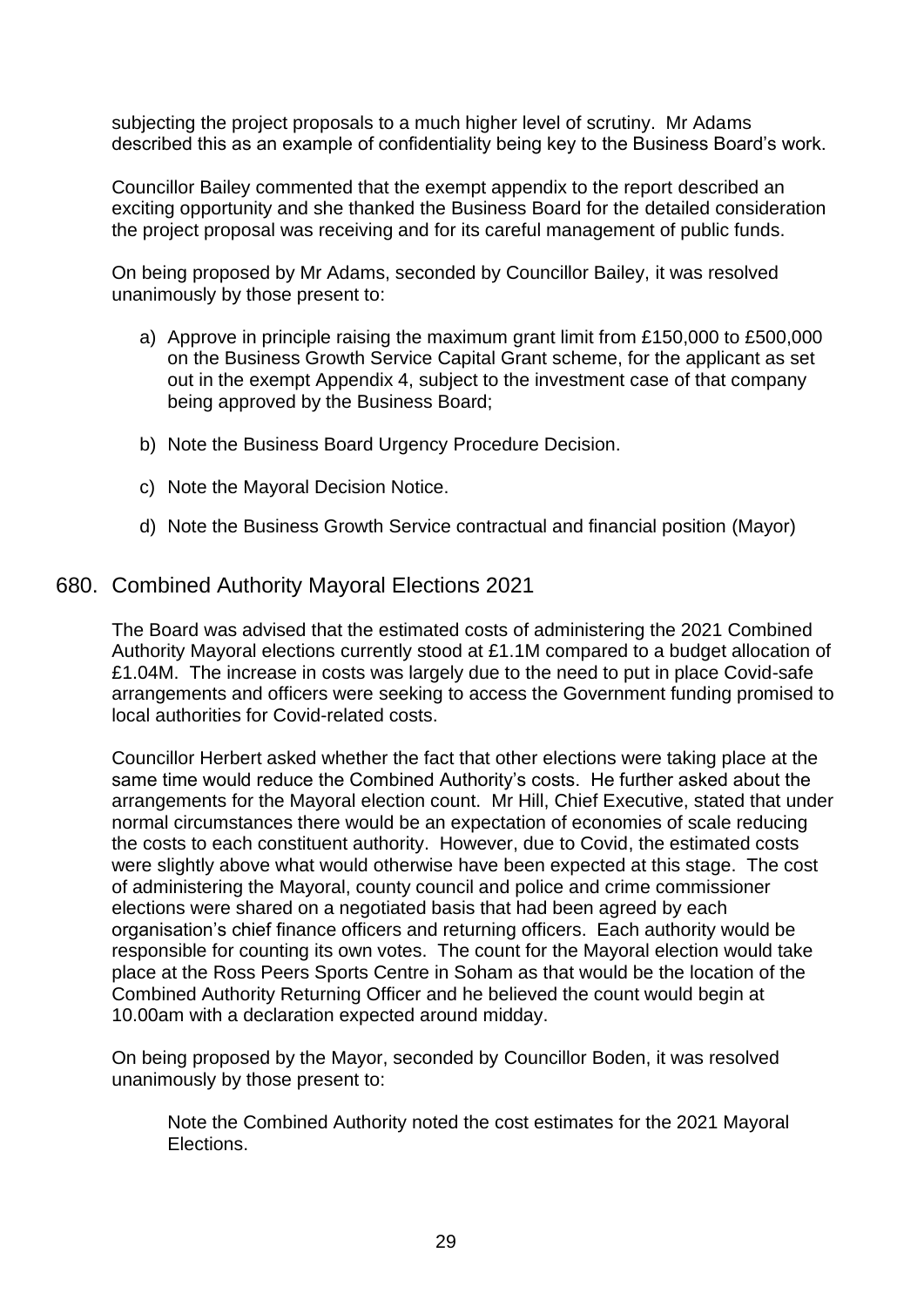Councillor Herbert left the meeting.

# 681. England's Economic Heartland Transport Strategy

The Board was invited to provide feedback to the Mayor as the Combined Authority's representative on England's Economic Heartland (EEH) on their views on the EEH revised Transport Strategy. If the revised Strategy was approved by the Secretary of State government officials would be required to take account of it in future planning. There were two areas where the current draft did not align with the Combined Authority's previous response. These were the proposal to give EEH formal status and bringing forward the 2050 target for net zero carbon emissions without the provision of a costed analysis. The proposals were considered at the Transport and Infrastructure Committee meeting on 10 March 2021 where the Committee agreed unanimously to recommend the proposals to the Combined Authority Board for comment.

The Mayor stated that he had asked for this to be brought back to the Board as there had been a few issues to consider, but he was now comfortable with the position.

On being proposed by the Mayor, seconded by Councillor Boden, it was resolved unanimously by those present to:

Provide advice to the Mayor on the Combined Authority's position in relation to the revised Transport Strategy prepared by England's Economic Heartland (EEH), for him to take into account in attending EEH governance meetings.

# 682. Local Growth Fund Programme Management Review January 2021

The Board was invited to note the programme updates set out in the report to the Business Board on 16 March 2021. At present there were eight programmes which would still have a balance at 31 March 2021. Approval had been given to a capital swap to confirm that all project funding had been completed by the 31 March 2021 deadline. Only one Covid capital grant scheme project would run beyond 31 March 2021 with a budget of £7.3k. There were 27 candidates for the Business Growth Service capital grant and these were currently being reviewed. All except one payment within the Eastern Agri-Tech Growth Initiative would be made by 31 March 2021 and the remaining payment of around £30k would be made in April. 2183 jobs had been created via the Growth Hub. The report was considered at the Business Board meeting on 16 March 2021 where it was agreed unanimously to recommend the programme updates contained in the report to the Combined Authority Board for noting.

Mr Adams congratulated officers on their excellent work in managing the allocation of the available funding to appropriate projects within the required timescale in spite of the additional demands created by the Covid response.

Councillor Holdich highlighted the positive impact of the Mayor and the Combined Authority on Peterborough in during the past four years. This included delivering the University of Peterborough, directing over £40M of schemes into Peterborough and delivering some good affordable housing schemes. As he prepared to retire he offered his thanks to the Mayor, Board members and officers for their support.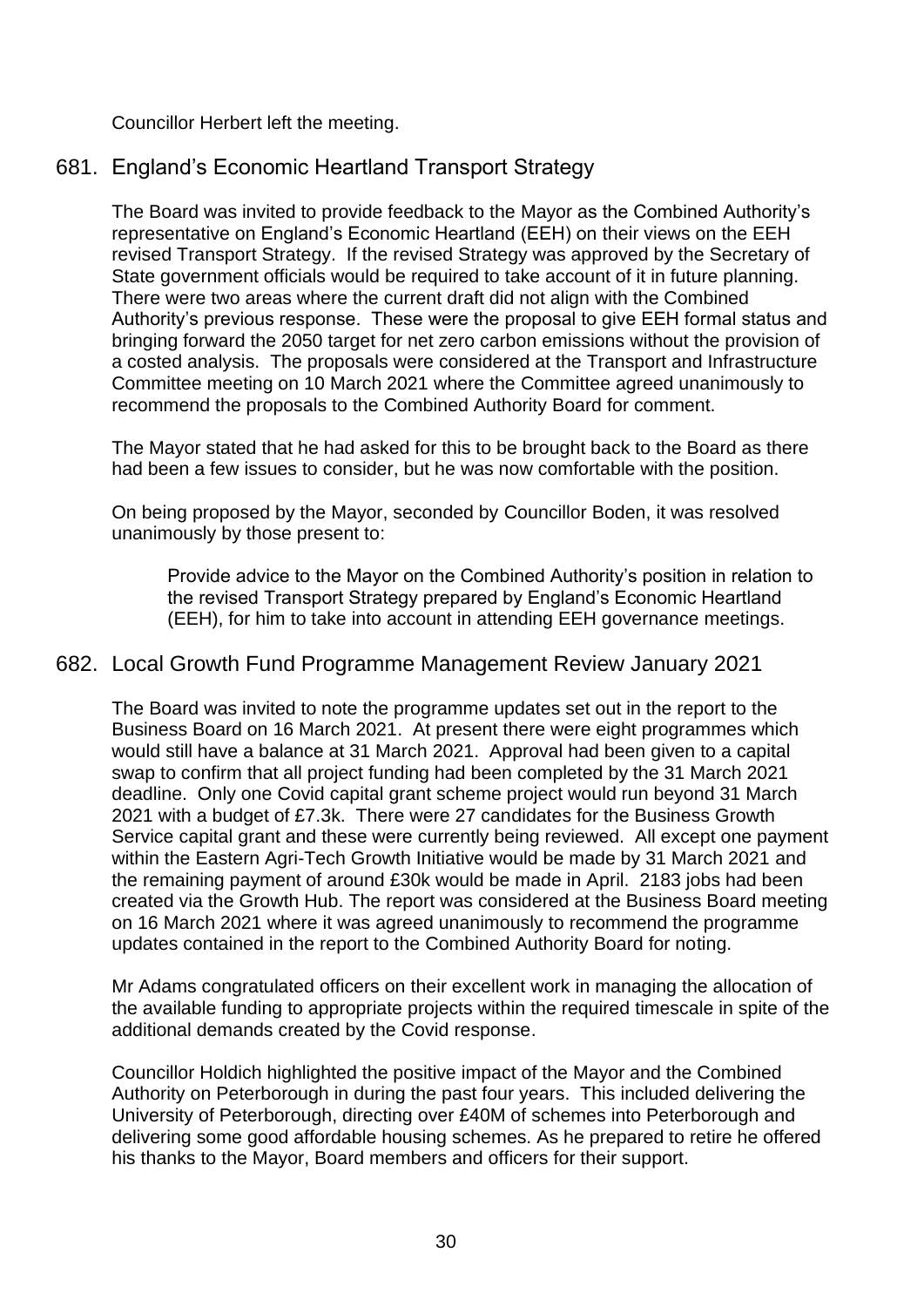On being proposed by Mr Adams. Seconded by Councillor Holdich, it was resolved unanimously by those present to:

Note the programme updates set out in the report to the Business Board on 16 March 2021.

On behalf of the Board, the Mayor offered his best wishes to Councillor Holdich as he stepped down as a councillor after over 40 years of service. He further expressed his thanks to the Board and to officers for their support during the past four years since his election as Mayor. It had been an exceptionally long meeting, but he judged that the investment into the local economy and the quality of the opportunities which had been considered justified the investment of members' time.

(Mayor)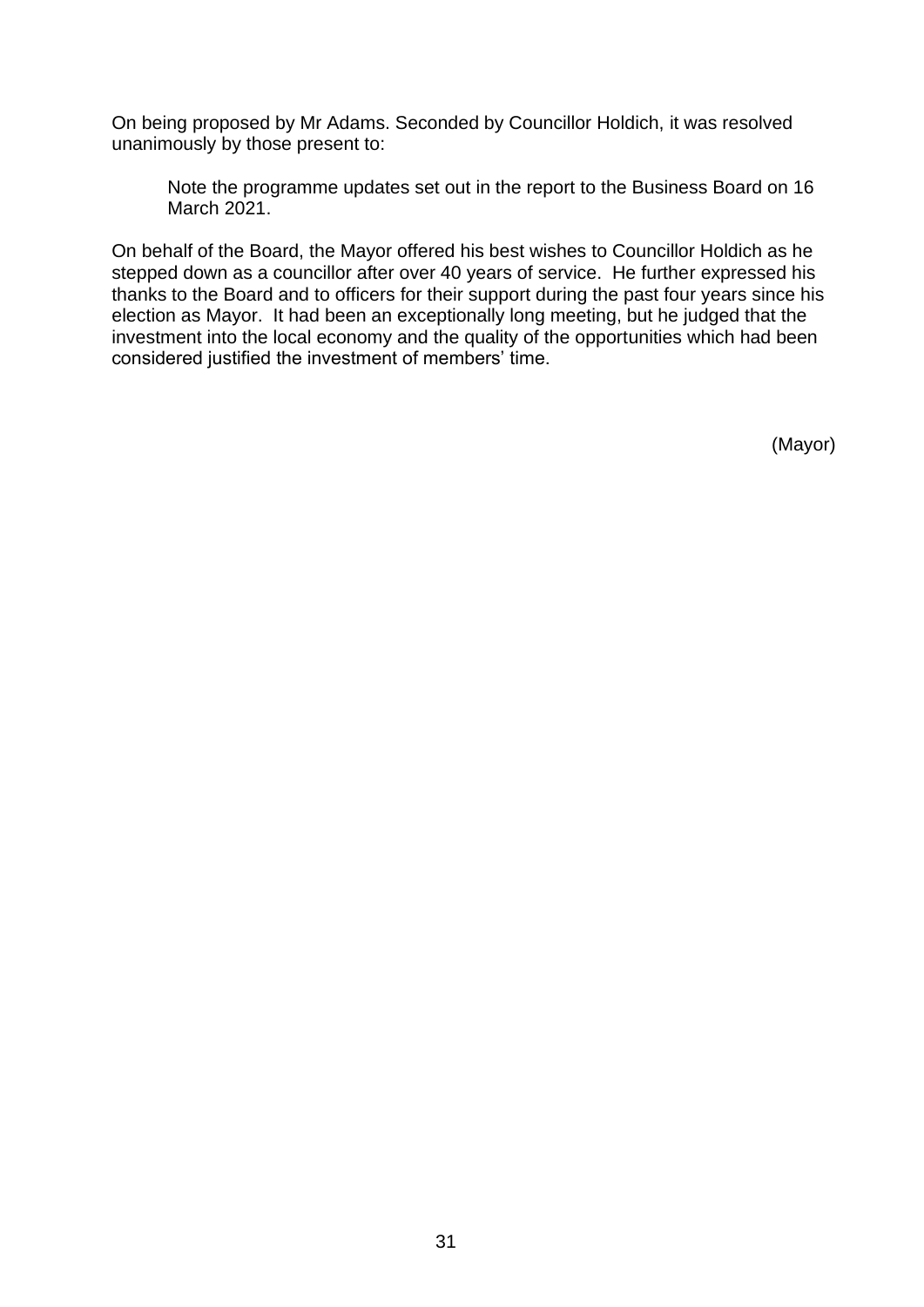# Questions from O&S to the CPCA Board 24 March 2021

#### Item 2.2 Financial Strategies 2021/22

1) What plans does the Combined Authority have to move towards decarbonising its investments?

*A: The Board is being asked to consider its response to the recommendations of the Climate Change Commission in a later item on this agenda. Officers will consider how the Board's responses to those recommendations may inform future investment decision making. Officers will then take advice from our treasury advisors on how best to meet the Board's recommendations in the drafting of future financial strategies.*

2) What can be done to adopt for the purposes of existing projects the Climate Commission's recommendation that climate assessments should be undertaken for Combined Authority projects, and what financial impact would this have?

*A: The Board is being invited at this meeting to agree to bring forward a costed detailed action plan to implement the Climate Change Commission's recommendations. The recommendation on climate assessments will be addressed and costed as part of that exercise. The direct financial impact of climate assessments would probably be negligible. Its indirect financial effect would be to ensure that all projects' budgets reflected appropriate measures to meet the 2050 net zero target.* 

### 3.1 CAM Progress Report March 2021

3) Please will the Combined Authority provide comparative data for Chief Executive and other senior officer remuneration packages for other projects similar to CAM?

*A: During the initial stages of the search for the CEO of One Cam a number of suitable candidates from a wide range of similar organisation were considered for long listing. These organisations included Thames Tideway, Crossrail, HS2 and TFL. The average salary expectations of those on the long list was £255,000 per annum plus an average bonus of 30%. The short list was selected based on experience and capability to deliver the project and their average salary expectation was £288,000 plus an average bonus of 45%. A number of other candidates working inside and outside of the UK were also initially considered, but salary expectations significantly exceeded our budget.*

4) In regard to the performance related pay could the criteria that will be used to assess the CEO and other senior staff be provided to the Overview & Scrutiny Committee?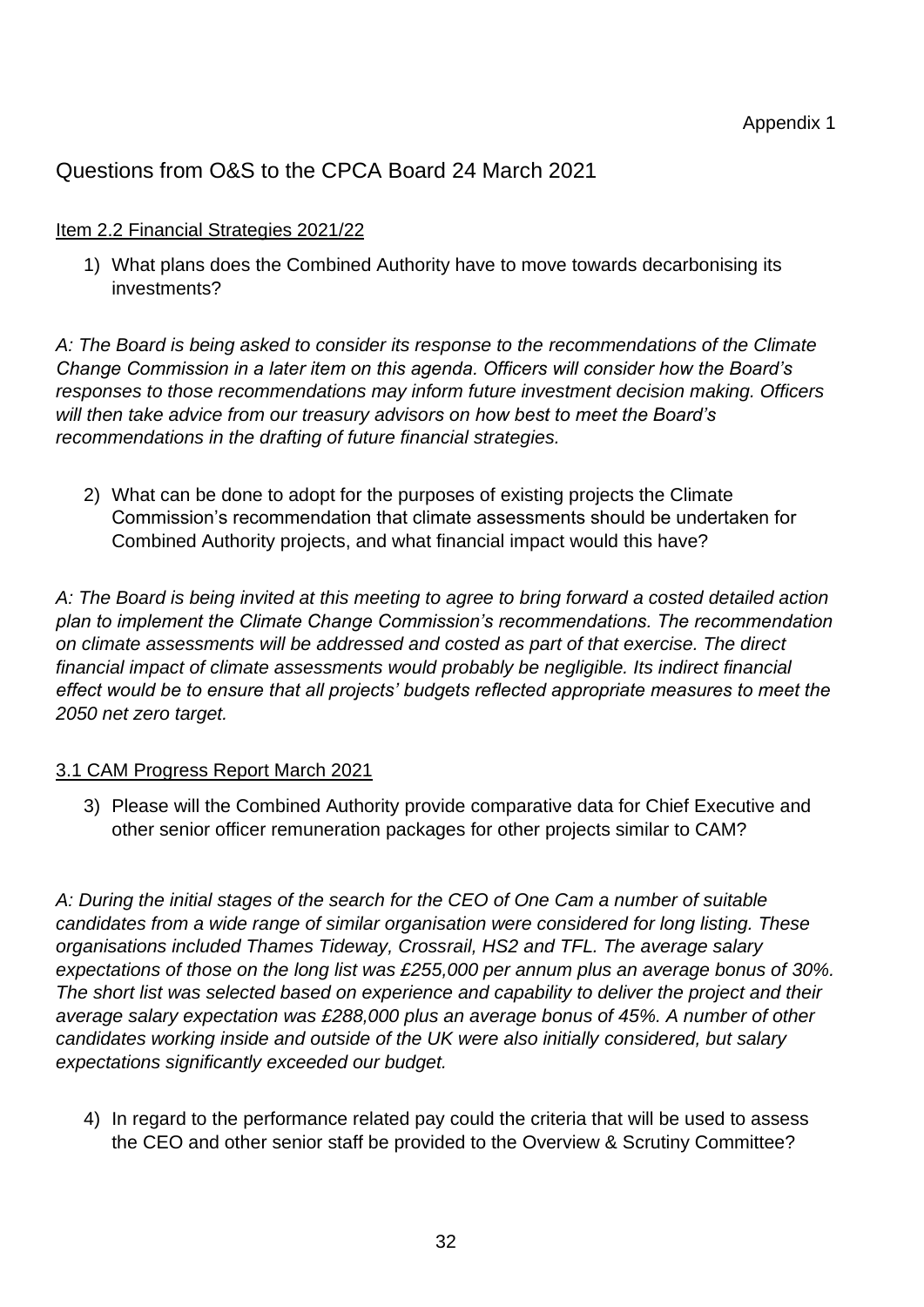*A: The performance of the CEO and other senior staff will be assessed by the One CAM Board in relation to the achievement of One CAM Limited annual objectives which will be set out in the Business Plan. The Business Plan is a requirement of the Shareholder Agreement and is being developed now; it will be submitted to the Combined Authority Board in June. The senior staff performance assessment process and annual outcome will be made available to the Overview and Scrutiny Committee.*

5) Can the Combined Authority provide the Overview & Scrutiny Committee with confirmation of funding currently in place for CAM, and the security of the funding for entire project?

*A: The Overview and Scrutiny Committee will be aware that the Board approved the Medium-Term Financial Plan at its January meeting. The plan earmarked capital funding of £2m to support the activities of One CAM limited in 2021/22, and a further £5m in 2021/22, £6.5m in 2022/23 and £6.5m in 2023/24 to support the development of the CAM Business Case. These earmarked allocations being 'subject to approval' by the Combined Authority Board. The Funding and Financing Delivery Strategy for the CAM is currently being drafted which will appraise the options for securing the necessary funding going forward.*

## 3.6 Independent Commission on Climate Change: Interim Report

6) At a meeting of the Overview & Scrutiny Committee on 28 October 2019, the Mayor declined to declare a climate emergency when invited by the Committee to do so. Has the interim report of the Climate Commission affected his view on this?

*A: On the contrary, the interim report provides practical and definite recommendations about how to meet the 2050 net zero target which the Board will now be taking forward. This is a great deal better than declaring an emergency without having a plan. Deliverable measures are infinitely more useful than rhetoric.*

7) The Climate Commission report recommends that a Climate Cabinet is set up. How open and transparent will this Climate Cabinet be? Will it meet in public? Will members of the public and of the Overview & Scrutiny Committee have access to its papers? How does the Combined Authority Board intend to prioritise the recommendations in the report?

*A: The Board is being invited to agree that the steps needed to set up a Climate Cabinet will be taken and that officers will bring forward a detailed proposal. That proposal will cover the issues in the first three questions. The Board is also being invited at this meeting to agree to bring forward a costed detailed action plan to implement the Climate Change Commission's recommendations. That plan will address the fourth question, about prioritisation.*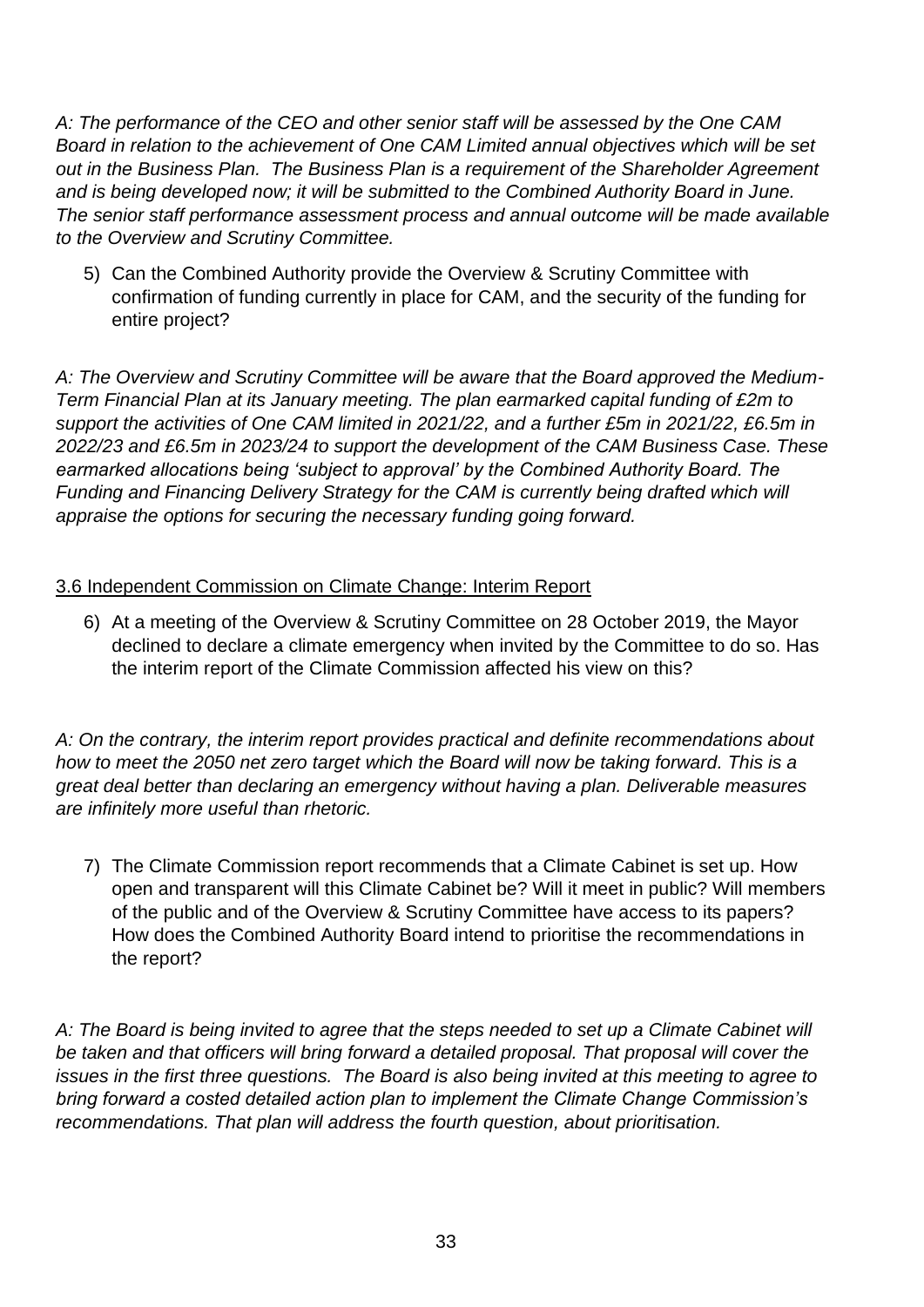8) How will the Climate Commission and the Combined Authority Board engage with key stakeholders especially the farming community to ensure there is good communication around the issue of peat outlined within the Commission's report?

*A: It is vital that policy on peatlands is made on the basis of a much stronger evidence base than is available to policymakers at the moment. There are very significant gaps in the data on peat, and very significant gaps in understanding of the effects of different farming methods. Fen farmers and other members of the Fan community must be given the lead role in developing a robust evidence base before government decisions are made. The Board is being invited at this meeting to accept the Commission's recommendation to establish a Fenland Peat Committee. That group will engage with key stakeholders and especially the farming community to ensure their voices are heard and their evidence taken on board by government as it develops policy about peatlands.* 

## 5.1 £100M Affordable Housing Programme

9) The Combined Authority agreement and the business case indicates that the authority was to seek funding to supplement the funding received from government for the £100m Affordable Housing programme. What steps have been taken by the Combined Authority in accordance with this requirement? Could a list of these be provided with dates and the outcome and the levels of funding secured?

*A: The Combined Authority supported the successful £219m Housing Infrastructure Fund investment – a HIF - for the Cambridge North East Fringe scheme. It also supported an initial HIF application for the Wisbech garden village project, which has positioned the project for an application for a future round of HIF, if and when the Government releases a further funding round. We have also raised the profile of the 500 unit scheme at Kennett with Government, to position that for any available future housing funding support.*

10)The recommendations refer to the 'completion' of the £100m Affordable Housing Programme. Does the Board believe that the programme will be 'completed', ie with £100m received and 2,000 homes delivered by March 2022?

*A: We cannot predict what will happen in the next 12 months. Clearly, we will endeavour to deliver the maximum number of units possible. Up to the 31st March 2021 there have been 733 housing starts with £26.1m of grant money committed. The programme for 2021/ 22 already has 782 units approved with a further £31.8m of grant being required. There are then additional 'new' opportunities to be captured with the support of MHCLG from our housing pipeline over the next 12 months. So, we are confident we can reach 2,000 homes, but we can't give an absolute guarantee because we cannot predict what the economy is going to do and what the delivery of housing will be over the next 12 months.*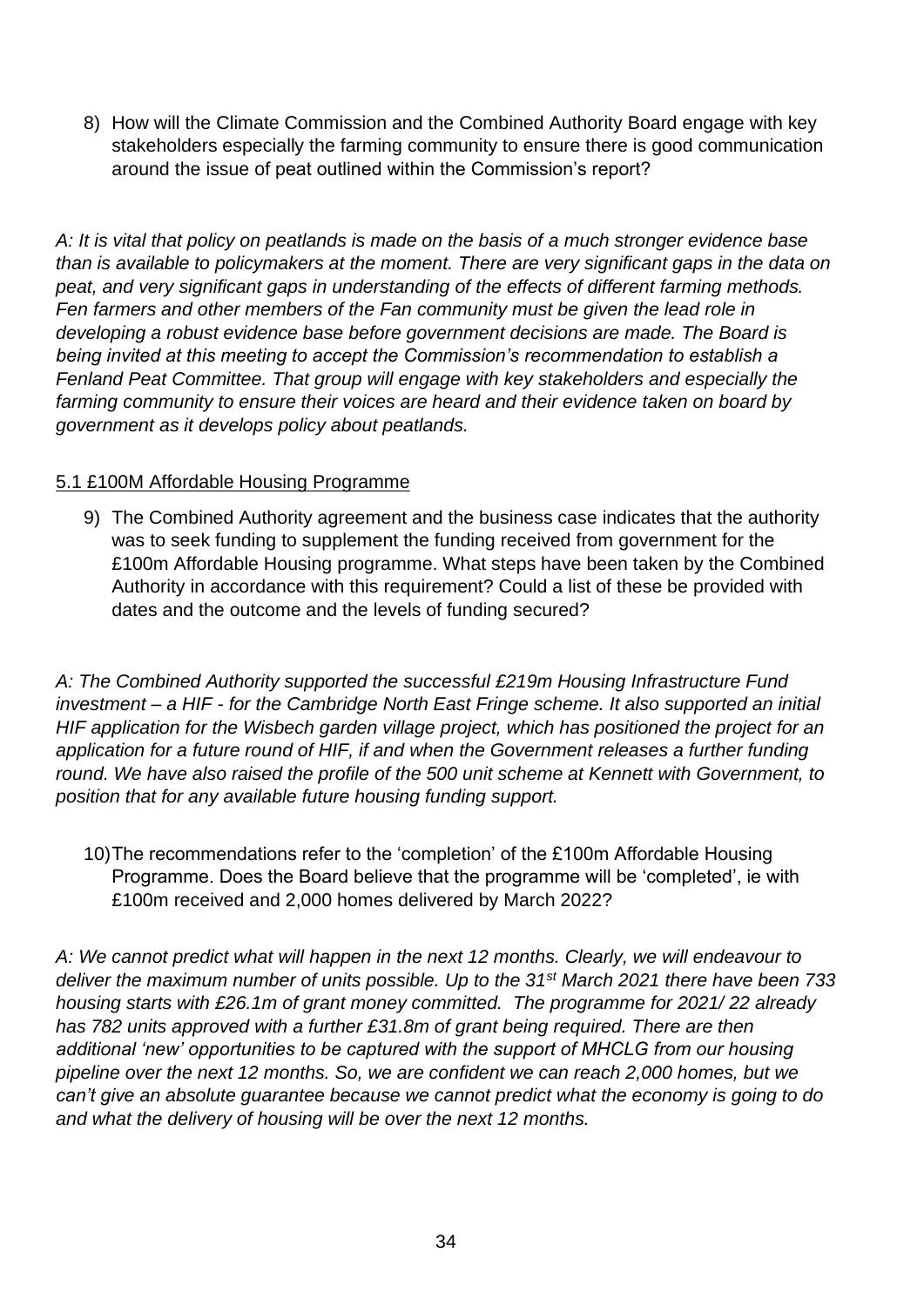11)Could the CA Board give (a) a best and (b) a worst case scenario for (i) the total amount of money received for affordable housing outside Cambridge by March 2022 and (ii) the total number of homes that will be built with that money?

*A: Discussions are ongoing with MHCLG as to how the housing programme will progress in its new form. There are already 733 housing starts and the CPCA has a further 782 units preapproved by the Housing and Communities Committee to progress to start on site during the period April 2021 to March 2022 with a further £31.8m of grant being required. Then there are additional new opportunities to be captured with the support of MHCLG from within our housing pipeline over the next twelve months. That leaves a further 485 units to be delivered and we feel that with the support of MHCLG those opportunities will come forward in the next twelve months. What we can't guarantee is what the economy will be doing and what effect Covid will have during that period of time.*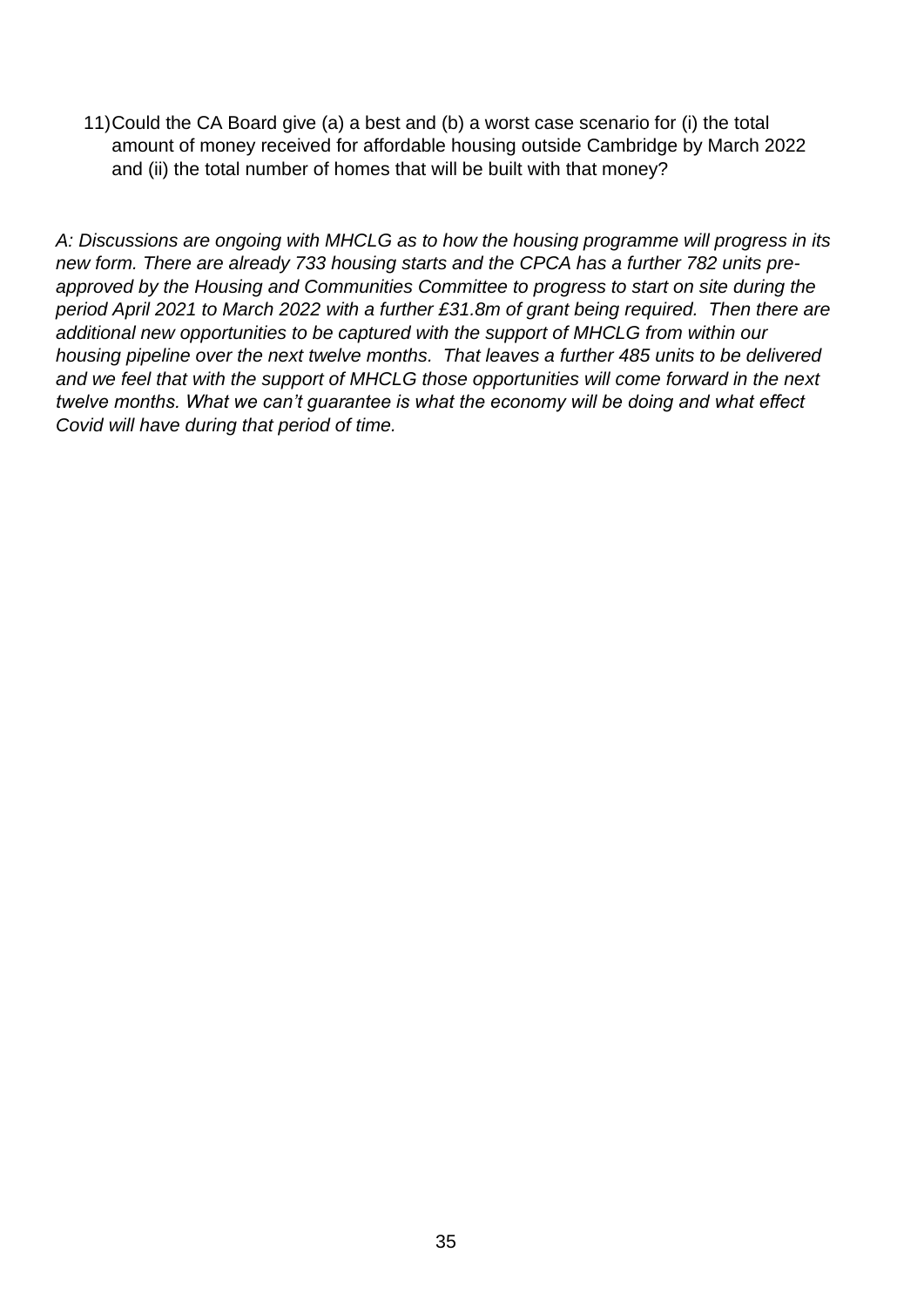Combined Authority Board 24 March 2021 (reconvened 26 March 2021)

Item 3.6: Independent Commission on Climate Change Interim Report

Amendment from Cllr Van de Weyer

The Combined Authority Board is recommended to:

- a) welcome the initial report of the Cambridgeshire and Peterborough Independent Commission on Climate (CPICC) and formally thank the Chair and members of the Commission for their work so far;
- b) **accept** develop a response to the Commission recommendations **in principle, pending an assessment of their implementation**, **carried out** with the engagement of member councils and the Business Board, to **be** consider**ed** at an early future meeting of the Board.
- c) without prejudice to that full response, to:
	- i. immediately release £50,000 of revenue funding to provide support to the CPICC Fenland Peat Committee in the coming financial year; and
	- ii. Commission officers to commence preparatory work for the formation of the Climate Cabinet (as described in the CPICC report), as part of Overarching Recommendation 1.

(text removed shown as struck through, additional text shown in **bold**)